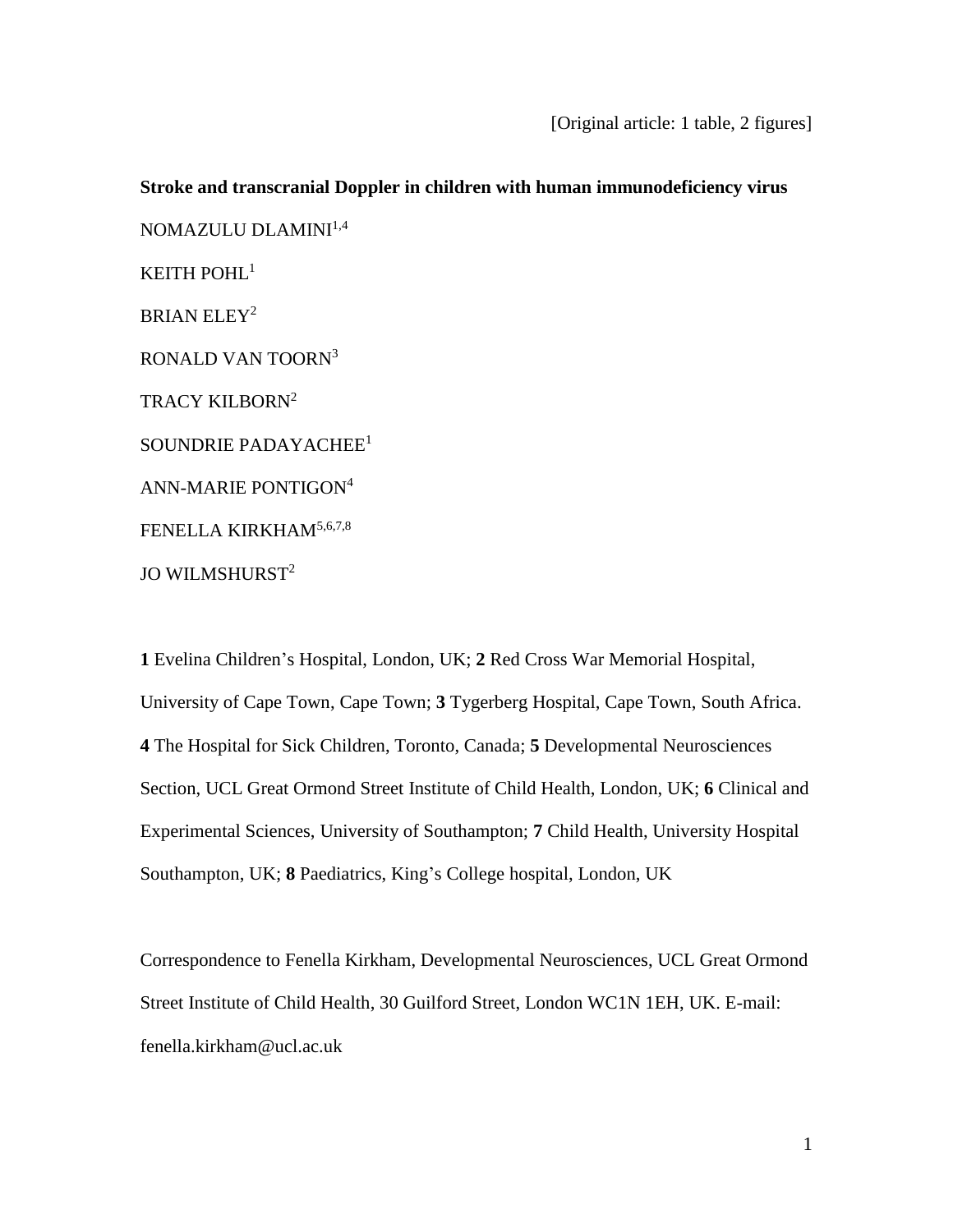# **PUBLICATION DATA**

Accepted for publication 00th Month 2019.

Published online 00th Month 2019.

# **ABBREVIATIONS**

| ACA          | Anterior cerebral artery            |
|--------------|-------------------------------------|
| <b>HIV</b>   | Human immunodeficiency virus        |
| <b>ICA</b>   | Internal carotid artery             |
| MCA          | Middle cerebral artery              |
| <b>TAMMV</b> | Time-averaged maximum mean velocity |
| TCD          | <b>Transcranial Doppler</b>         |

[abstract]

**AIMS** To describe stroke syndromes and transcranial Doppler (TCD) findings in children with human immunodeficiency virus (HIV) and examine the associations between TCD and clinical and laboratory data.

**METHOD** We enrolled 42 children (24 males, 18 females) with HIV (median age=7y 6mo; 2y 7mo–15y 6mo), with and without stroke who underwent a TCD examination of the anterior and posterior circulations to derive time-averaged maximum mean velocity (TAMMV) measurements for comparison with previous studies. Clinical and laboratory variables were extracted from the medical records.

**RESULTS** Of the 42 children with HIV, five had right-sided hemiparesis; three had chronic lung disease; two occurred post-varicella infection; one after herpetic oral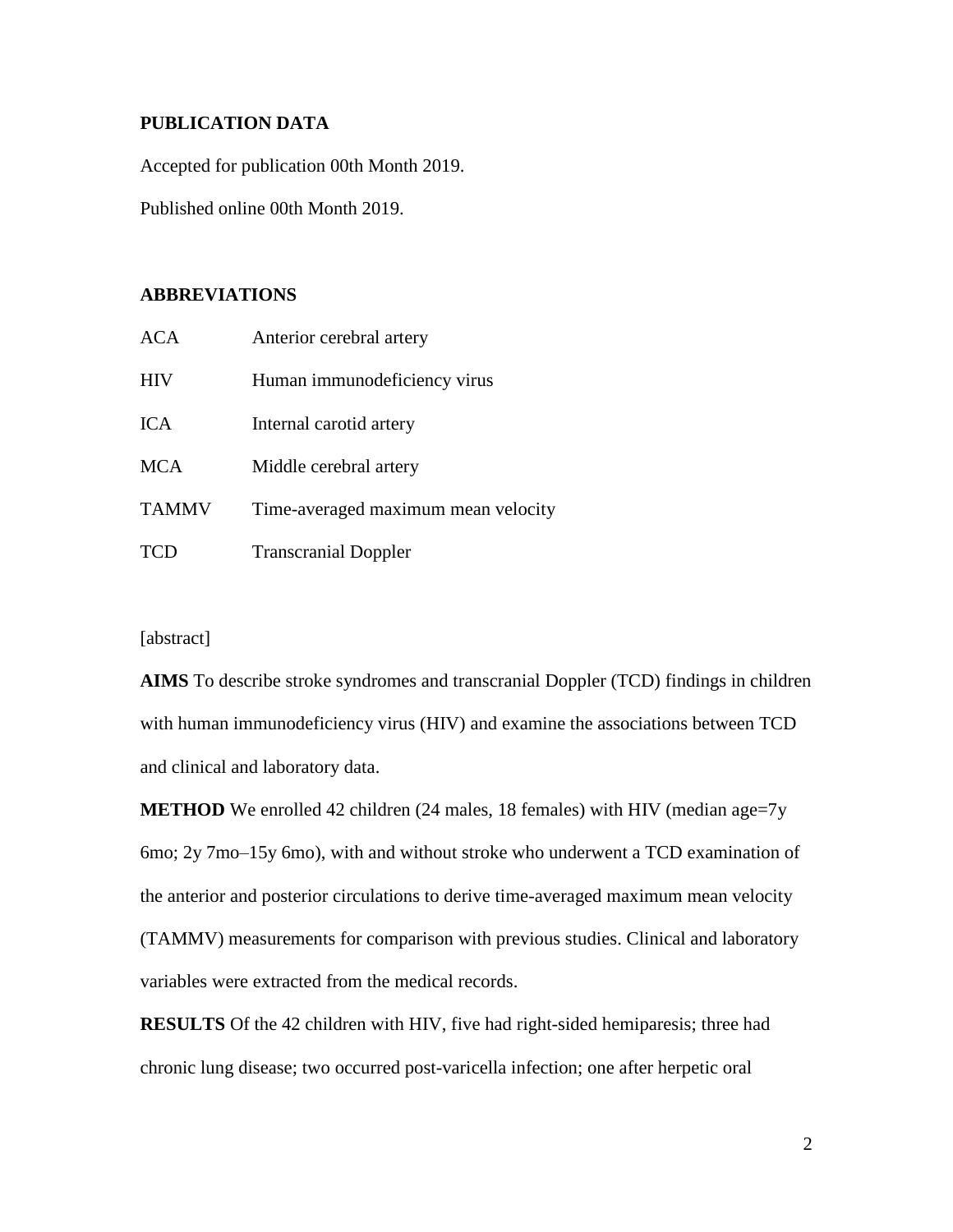ulceration; and one had a poorly functioning left ventricle. Neuroimaging showed middle cerebral artery (MCA) TAMMV greater than 200cm/s, moyamoya-like arteriopathy, left basal ganglia infarction with ipsilateral stenosis, hygroma consistent with venous thrombosis, and a hyperdense left MCA. Eight neurologically asymptomatic children had atypical TCD. The CD4 cell count was non-significantly lower in 6 out of 30 children with atypical TCD (median=21.5; interquartile range=16.1–26.5) compared with the remainder (median=29; interquartile range=21.3–35.0; *p*=0.09).

**INTERPRETATION** A variety of stroke syndromes occur in children with HIV. TCD suggests atypical intracranial vessels and/or haemodynamics in some children with HIV infection, consistent with vasculopathy, possibly related directly to immunodeficiency and/or infection.

[First page footer] © Mac Keith Press 2019 DOI: 10.1111/dmcn.xxxxx [Left page footer] *Developmental Medicine & Child Neurology* 2019, 60: 000–000 [Right page footer] Stroke and Transcranial Doppler in Paediatric HIV *Fenella Kirkham et al.*

## **What this paper adds**

 A range of stroke syndromes are found in children with human immunodeficiency virus (HIV).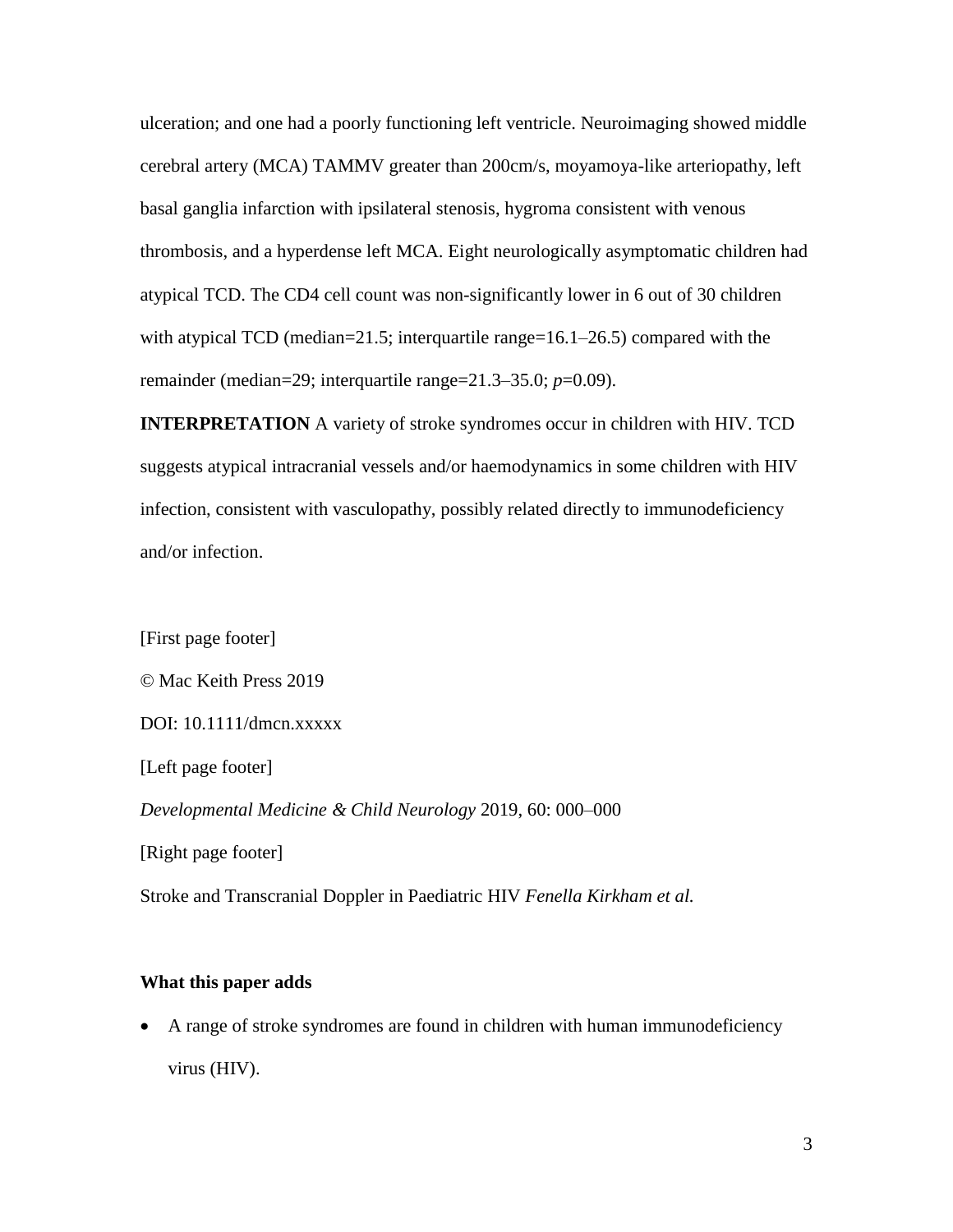- Transcranial Doppler (TCD) velocities in HIV are commonly outside the range for typically developing children.
- TCD and neuroimaging data in children with HIV suggest intracranial vasculopathy as one mechanism for stroke.
- CD4 cell count is non-significantly lower in children with HIV and atypical TCD.

# [main text]

The availability and use of new drug therapies in human immunodeficiency virus (HIV) have had a significant impact on mortality. Therefore, reducing the neurological burden with appropriate treatment and preventative strategies is a priority, although the range and complexity of the mechanisms involved has hampered progress.<sup>1</sup> Stroke is aetiologically different in HIV-positive children and adults. In children, mechanisms include coagulopathy, cardioembolism, aneurysm, transient cerebral arteriopathy, and subacute necrotizing encephalopathy. $2-5$  The relative importance and natural history of arteriopathy is uncertain, at least in part because repeated invasive vascular imaging has been difficult to justify;<sup>2</sup> however, non-invasive techniques may shed light on the mechanisms involved.

Evidence for the importance of vascular changes provoked by the HIV infection itself<sup>1</sup> includes changes in vasomotor reactivity with HIV infection without cerebrovascular symptoms,<sup>6</sup> and reports of transient cerebral arteriopathy<sup>4</sup> and aneurysm formation<sup>5</sup> in HIV-infected children with and without evidence for infection by other organisms. A T cell-mediated vasculitis/perivasculitis has been recognized in children with HIV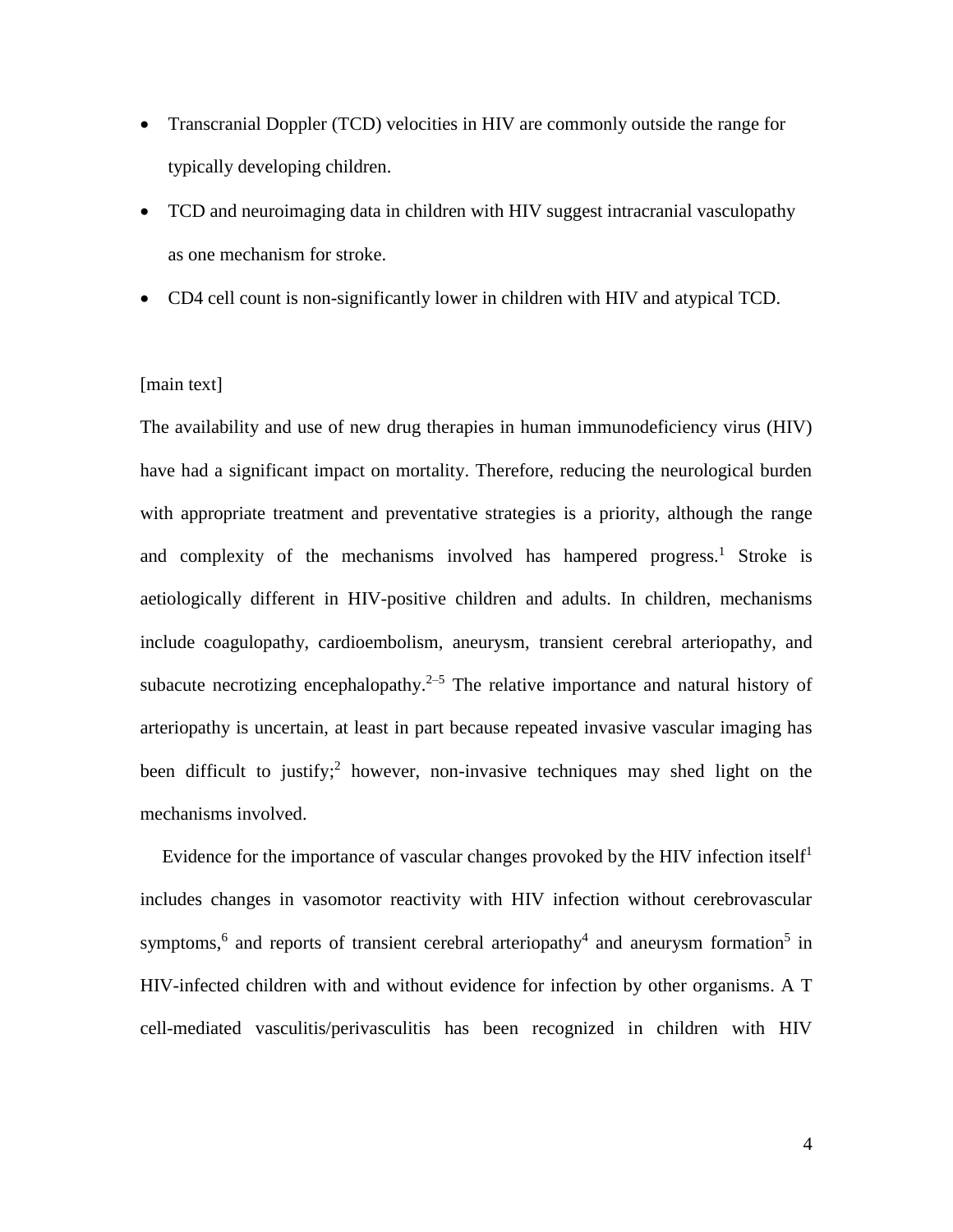encephalopathy and concurrent ischaemic stroke.<sup>7</sup> The metabolic and immune effects of antiretrovirals may confer additional stroke risk.<sup>1,8</sup>

Transcranial Doppler (TCD) ultrasound enables non-invasive measurement of blood flow velocity in the basal cerebral arteries. Distal internal carotid artery (ICA)/middle cerebral artery (MCA) time-averaged maximum mean velocity (TAMMV) is rarely less than 50cm/s or more than 140cm/s in typically developing European<sup>9</sup> or African<sup>10</sup> children, while in those with sickle cell anaemia, an ICA/MCA TAMMV less than 70cm/s or more than 190cm/s identifies vessel occlusion or stenosis.<sup>11,12</sup> Adults with HIV have lower mean blood flow velocities in the MCA and a reduction in cerebral reserve capacity when compared to adults without  $HIV$ , but there are few published data in children with HIV. The aims of this study were to report a series of children with HIV and stroke, describe TCD findings in children with HIV with and without stroke, and examine the associations between atypical TCD and clinical and laboratory factors.

#### **METHOD**

#### **Population and study design**

Patients with a laboratory-confirmed diagnosis of HIV were eligible for the study. Ethical approval was obtained from the Red Cross War Memorial Children's Hospital and the University of Cape Town, South Africa. Over a 6-week period in April to May 2008, we prospectively recruited children aged 2 to 16 years attending the hospital-based HIV clinic at the Red Cross War Memorial Children's Hospital, Cape Town, for a study examining the aetiology of stroke and the role of TCD in children with HIV with and without stroke. Using the World Health Organization clinical definition of acute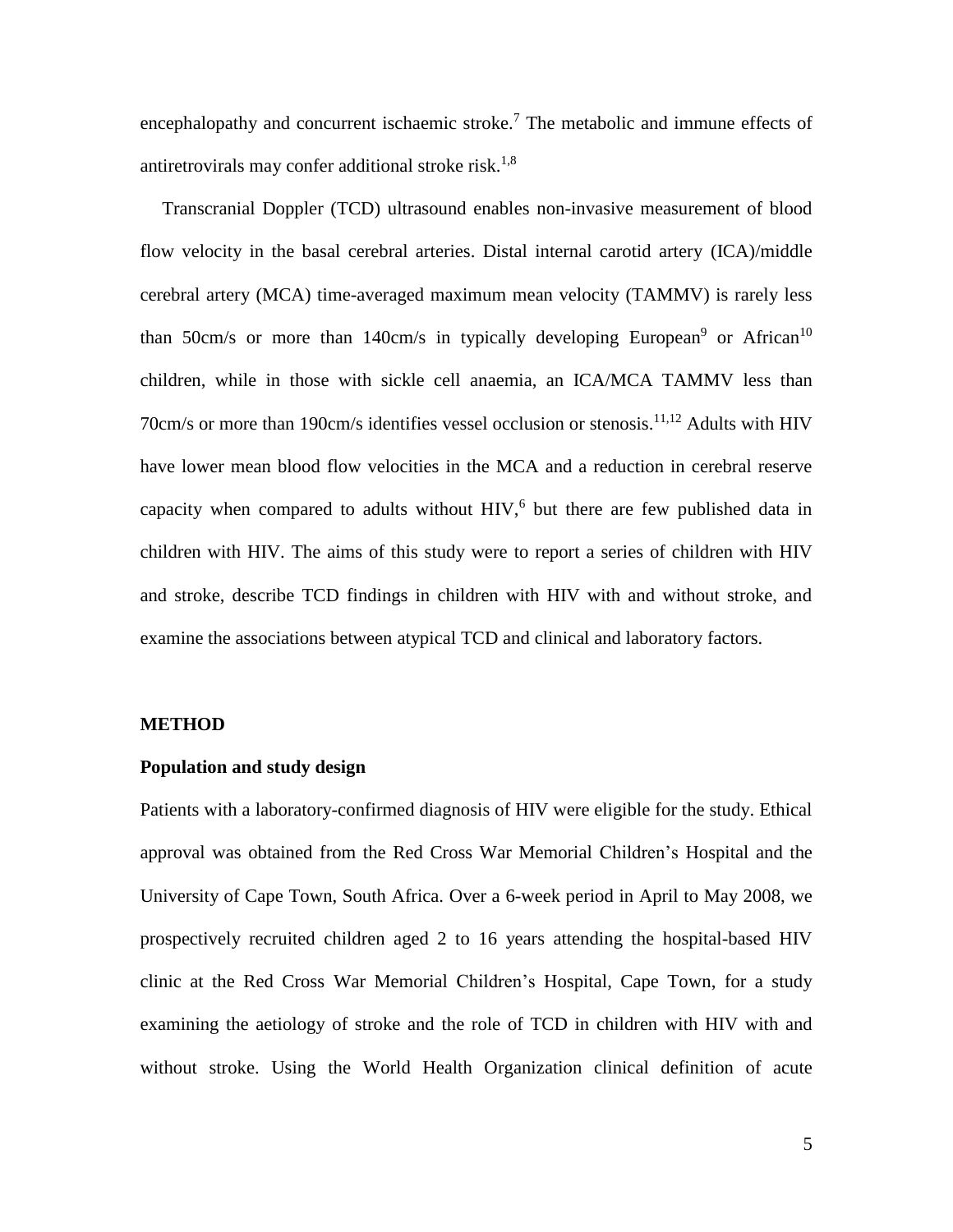spontaneous focal neurological signs lasting more than 24 hours, children without neurological complications and those with a history of previous stroke were invited to participate. Those with a history of HIV encephalopathy, tuberculous meningitis, or other known neurological disorder were excluded after screening. Parents and/or guardians, and where appropriate children, interested in participating were given an information sheet (made available in Xhosa, Afrikaans, and English) if the child was eligible and informed consent and/or assent (via an interpreter where appropriate) was sought.

## **Biological data and TCD studies**

All enrolled children with HIV with and without stroke underwent a single, routine complete TCD examination of the anterior and posterior circulation by the first author using the portable EZ-Dop system (Scanmed, Evesham, UK). Data from other studies of typically developing children<sup>9,10,13</sup> are included for comparison (Table 1). Since there are few data on TCD in childhood stroke, in addition to reporting TAMMV in each vessel and side-to-side differences, atypical TCD was also defined using the criteria defined by Adams et al.,<sup>11,12</sup> which were originally used to diagnose intracranial stenosis confirmed on conventional arteriography in children with sickle cell disease: (1) mean TAMMV equal to or greater than 190cm/sin any artery; (2) low TAMMV in the MCA defined as a TAMMV less than 70cm/s and an MCA ratio (lower/higher) of 0.5 or less; (3) an anterior cerebral artery (ACA)/MCA ratio greater than 1.2 on the same side; or (4) the inability to document an MCA in the presence of a demonstrated ultrasound window.

We considered this justifiable because stenosis in transient cerebral or postvaricella arteriopathies in children with stroke without sickle cell disease is also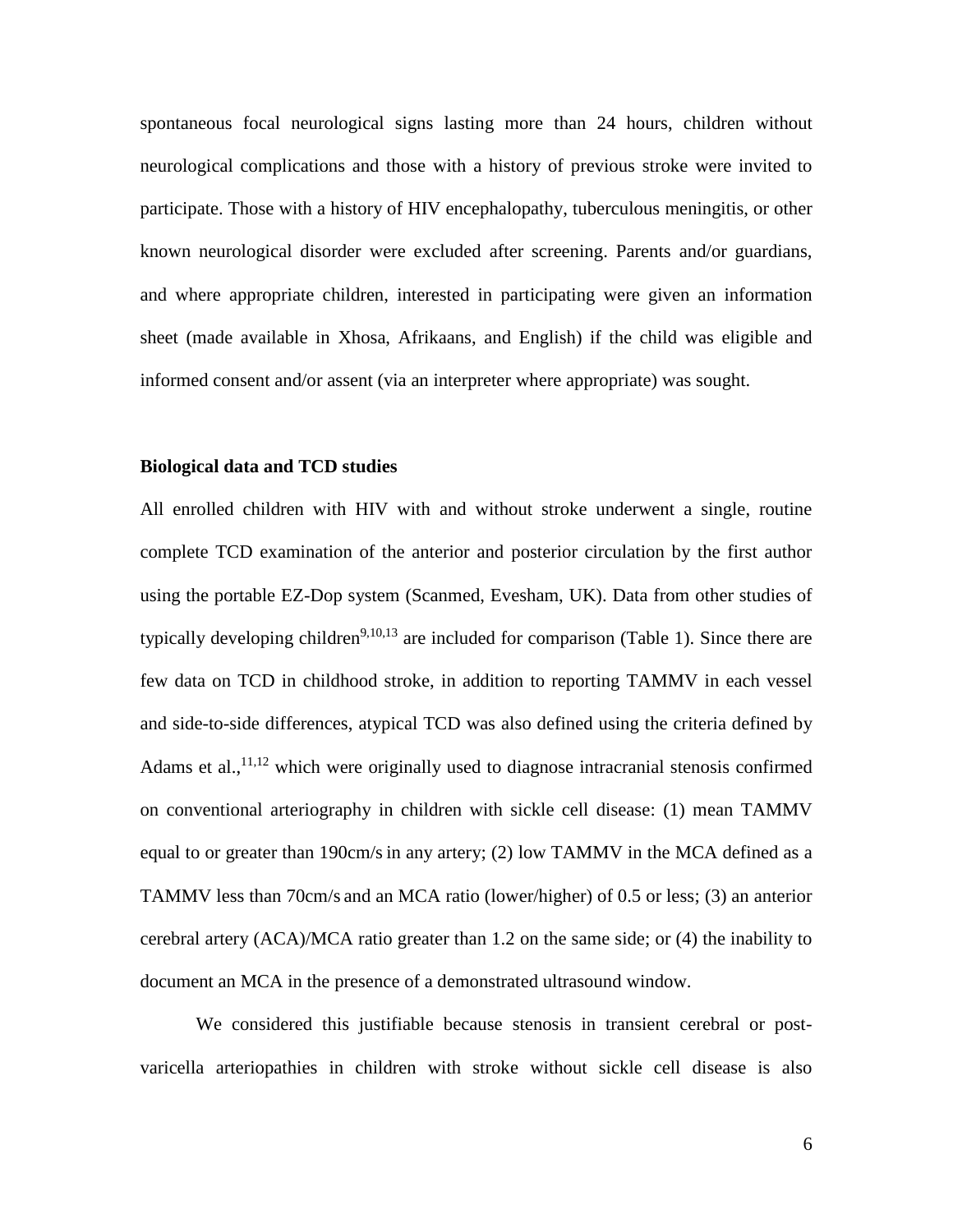intracranial. In addition, the features that Adams et al. described are rarely seen in otherwise typically developing African children, even if they are anaemic.<sup>10</sup>

TAMMV was measured in the ICA/MCA, as well as the anterior and posterior cerebral and basilar arteries of the circle of Willis, in children with HIV and were compared with previously published data.

## **TAMMV in each artery of the circle of Willis**

The TAMMV in each artery of the circle of Willis was documented in children with HIV with and without prior stroke.

#### **Asymmetry**

Asymmetry for side-to-side difference, defined as a coefficient of variation (ratio of the SD to the mean) between right and left TAMMV greater than  $8\%$ ,  $9\%$  or asymmetry (left MCA-right MCA) greater than 30%,<sup>14</sup> was compared in children with HIV and previously published data.

#### **Criteria set out by Adams et al.**

We documented the number of children with HIV fulfilling the criteria set by Adams et al. for arteriopathy based on data in children with sickle cell disease<sup>11,12,15</sup> and their<sup>13</sup> and others' experience<sup>9,10</sup> with typically developing children.

Weight and head circumference were available from the visit to the clinic. Blood pressure measurements were available from the time of the stroke or from clinic in those without stroke. Heart rate, respiratory rate, peripheral oxygen saturation, and end-tidal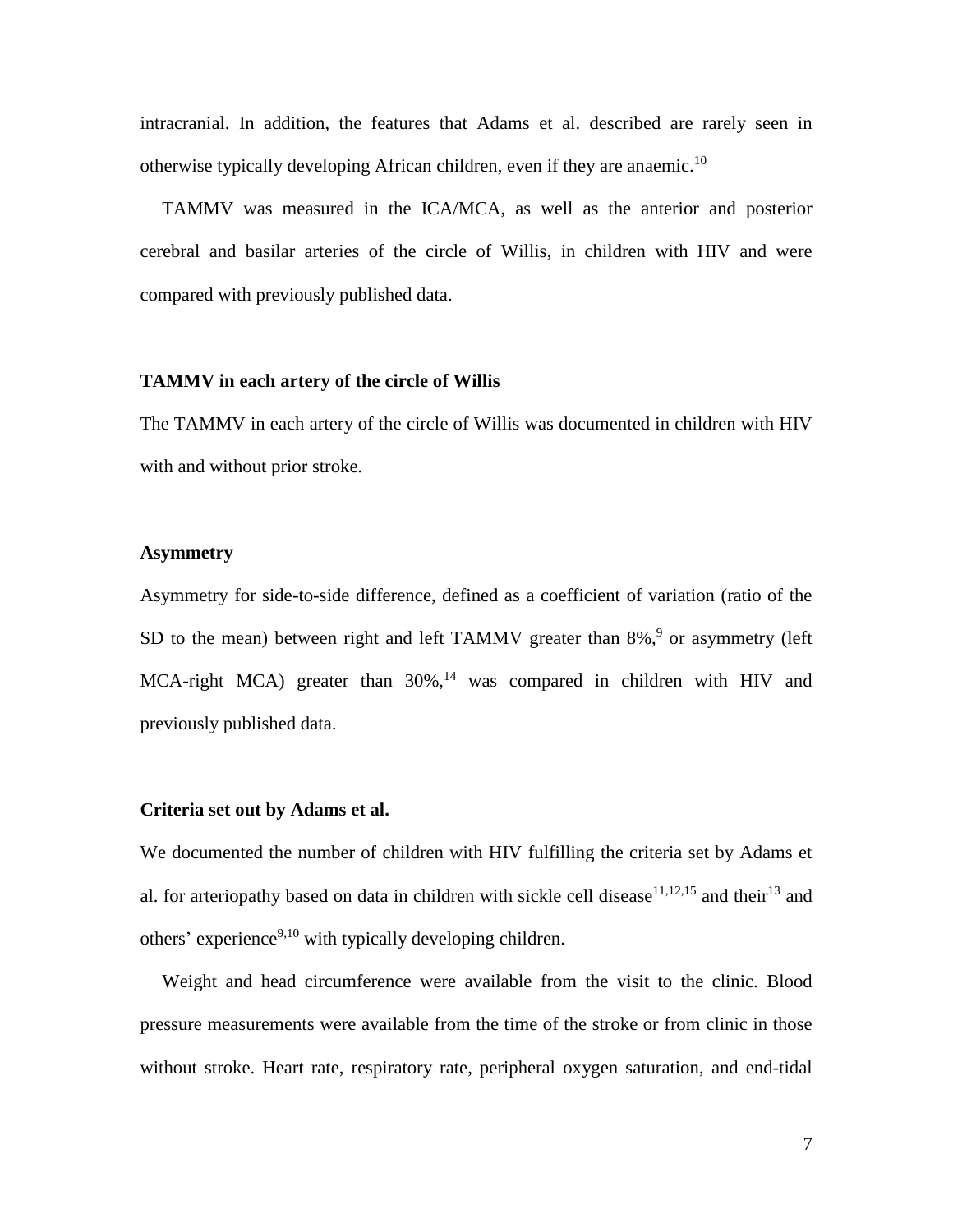exhaled carbon dioxide were measured over 5-minutes sitting at rest using the Tidal Wave capnograph (Respironics, Murrysville, Pennsylvania, USA). Clinical history, biological and laboratory data including viral load, CD4 cell count, full blood count, and exposure to antiretroviral therapy were collected retrospectively from the medical records.

## **Statistical analysis**

SPSS v16 (SPSS Inc., Chicago, USA) was used for the statistical analysis. A two-sided *t*test was used to compare the means of two independent groups and the Wilcoxon signedrank test was used for non-parametric continuous variables. Fisher's exact test was used for categorical variables. The *F*-test was used to test for equality of variance. The pooled *t*-test was used for variables with equal variance and the Welch–Satterthwaite test was used for variables with unequal variance. Correlation between variables was examined using Pearson's and Spearman's correlation coefficients for parametric and nonparametric variables respectively.

#### **RESULTS**

Forty-two children (24 males, 18 females; median age=7y 6mo, range=2y 7mo–15y 6mo) were enrolled, 37 with no known neurological history and a normal neurological examination (21 males, 16 females) and five (four males, one female) with a history of an acute focal neurological episode (all right-sided) without a precipitating event between 6 months and 10 years (median age=4y, at a median of 1y 2mo before the TCD study; Figs. 1 and 2).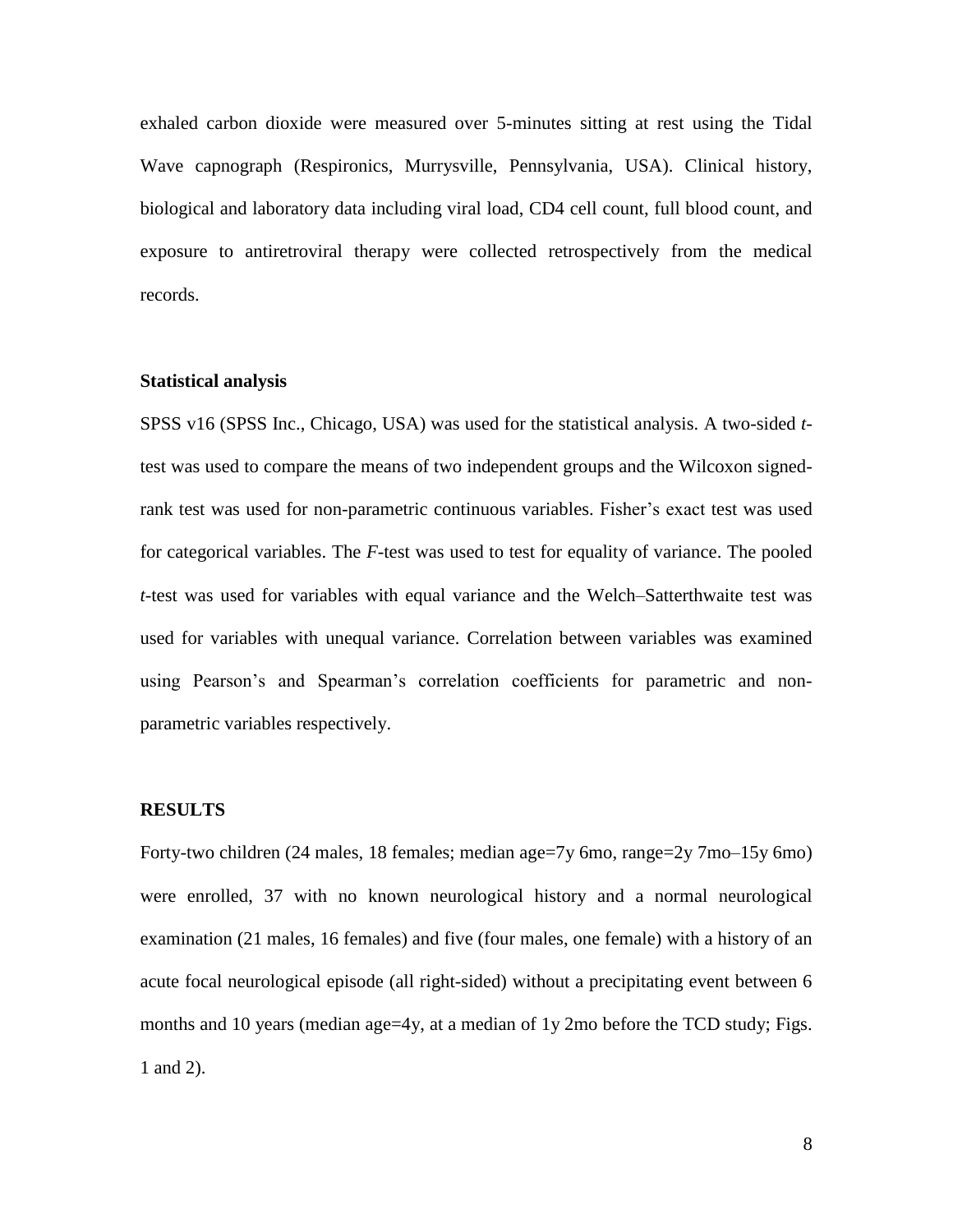Of those without stroke, two had computed tomography (CT) scans: one had a right temporoparietal subdural haematoma following a road traffic accident and one had global atrophy. Four children with stroke had neuroimaging confirmation. The neuroimaging characteristics were varied but three had evidence of involvement of the basal cerebral arteries in association with an arterial stroke, while venous pathology was not excluded in the fourth (Figs. 1 and 2).

The child who did not have neuroimaging was male and born at 28 weeks' gestation. He was diagnosed with HIV at the age of 1 year. He was globally developmentally delayed and had recurrent gastroenteritis, ear infections, and chickenpox. He was not on antiretroviral treatment when he presented with vomiting, a seizure, and right-sided hemiparesis at the age of 3 years. His CD4 cell count was 16 at diagnosis and 20.9 at the time of the stroke. TCD at the age of 5 years showed left MCA TAMMV greater than 200cm/s and right MCA TAMMV of 140cm/s (coefficient of variation=22%, asymmetry=36%).

#### **TCD studies**

#### *TAMMV in children with HIV with and without stroke*

#### *Full cohort*

The TAMMV in each artery of the circle of Willis was higher in the five children with stroke than the comparable artery in the non-stroke group (*n*=37) and for the right MCA  $(p=0.049)$  and right posterior cerebral artery  $(p=0.03)$ , which was statistically significant. Interestingly, there was flow in both MCAs on TCD in the children with previously diagnosed moyamoya and cardiac embolism (Fig. 2), suggesting recanalization.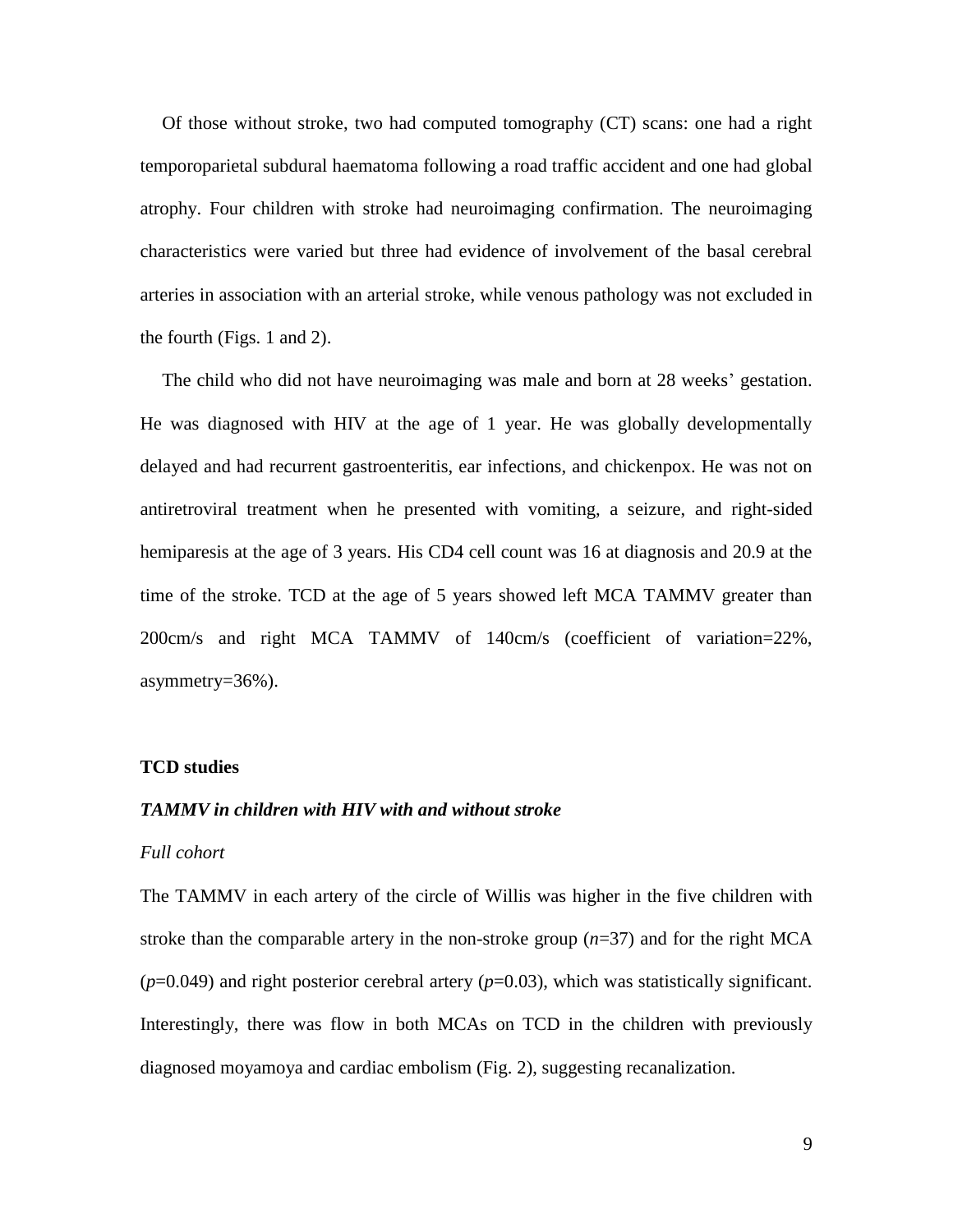## *Asymmetry*

Four of five children with stroke had a coefficient of variation for the two sides greater than  $8\%$ <sup>9</sup> and three had asymmetry greater than  $30\%$ ,<sup>14</sup> while 16 out of 37 of those without stroke also had a coefficient of variation between right and left MCA TAMMV greater than  $8\%$ <sup>9</sup> and six had asymmetry greater than  $30\%$ .<sup>14</sup>

## *Criteria set out by Adams et al.*

All vessels were insonated on both sides in all 42 children. One child with a stroke had a left MCA TAMMV of  $200 \text{cm/s}$ ,  $^{11,12}$  while the remaining MCA velocities were within the 70cm/s to 190cm/s range, although one child had an ACA/MCA TAMMV ratio equal to or greater than 1.2. Six of the 37 children without stroke had unilateral ICA/MCA TAMMV equal to or less than 70cm/s, three right and three left; three of the six children were also within an ACA/MCA TAMMV ratio equal to or greater than  $1.2^{12}$  and four also had asymmetry greater than  $30\%$ .<sup>14</sup> Of the seven children with atypical TCD according to the criteria set out by Adams et al., $<sup>11</sup>$  including the one with a stroke, three</sup> were not on antiretroviral therapy, compared with five of 35 of those with no TCD abnormality using this system (Fisher's exact test,  $p=0.1$ ). For the 30 children with data available, there was a trend for a lower CD4 cell count in the six with atypical TCD (median=21.5; interquartile range=16.1–26.5) compared with the rest (median=29; interquartile range=21.3–35.0; *p*=0.09).

Resting peripheral oxygen saturation, end-tidal exhaled carbon dioxide, and z-score for weight and head circumference were not significantly correlated with TAMMV. In 30 children whose CD4 cell count was available, there were trends for direct correlation of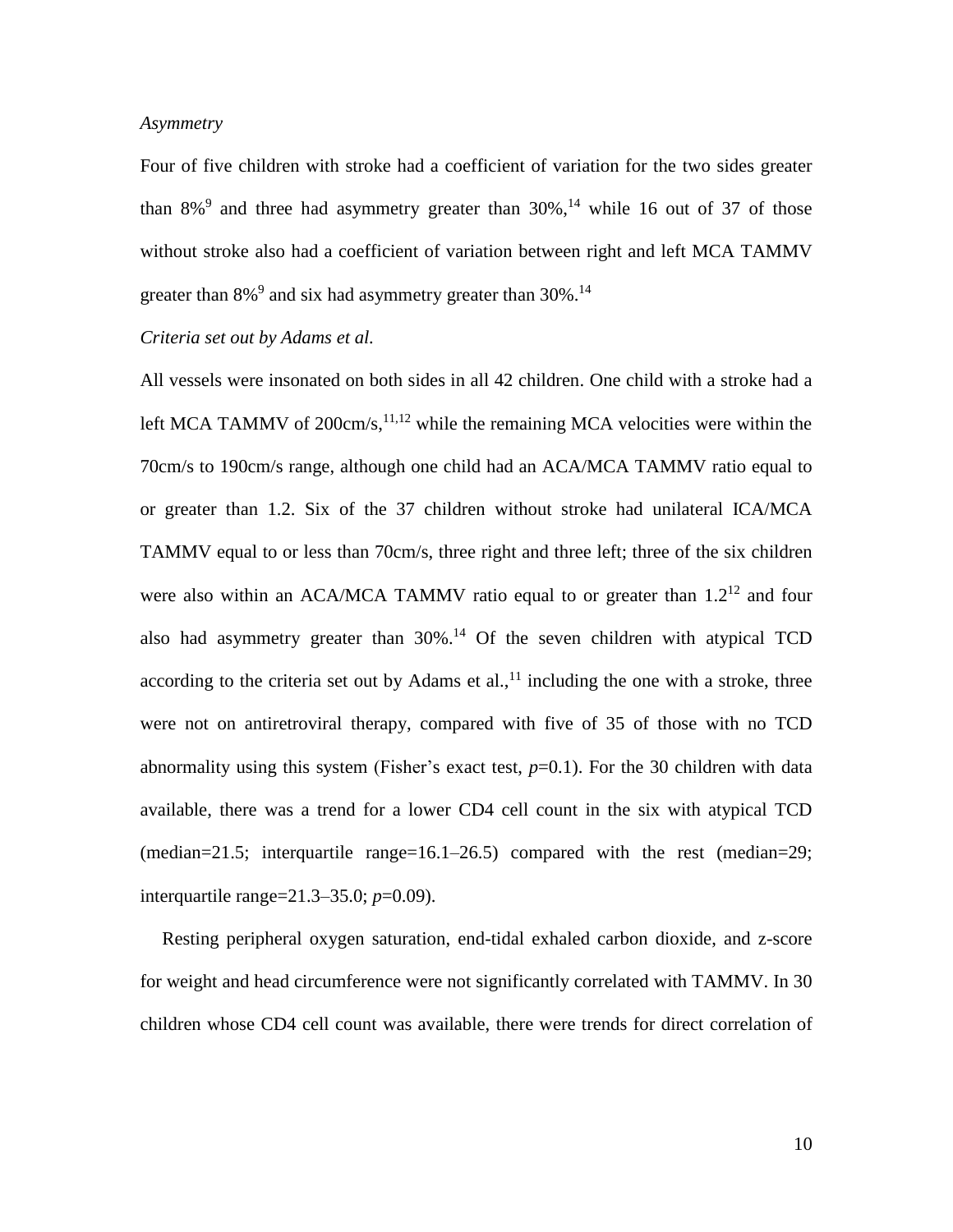CD4 cell count with TAMMV in the left MCA (*r*=0.34, *p*=0.07) and basilar arteries (*r*=0.34, *p*=0.07).

Twenty-three children were followed up for a median of 2 years 10 months (range=5mo–8y 10mo); there were no further strokes. One death occurred in a child without stroke and epilepsy was more common in those with stroke  $(2 \text{ out of } 3 \text{ vs } 3 \text{ out of } 3 \text{ vs } 3 \text{ out of } 3 \text{ vs } 3 \text{ out of } 3 \text{ vs } 3 \text{ out of } 3 \text{ vs } 3 \text{ out of } 3 \text{ vs } 3 \text{ out of } 3 \text{ vs } 3 \text{ out of } 3 \text{ vs } 3 \text{ out of } 3 \text{ vs } 3 \text{ out of } 3 \text{ vs } 3 \text{ out$ 20; *p*=0.046).

#### **DISCUSSION**

There are few data on the mechanism of or outcome for stroke in HIV-positive children, although it may occur spontaneously or in the context of additional infection. 5,16 Previous studies have suggested that intracranial arteriopathy, potentially detectable by TCD, plays a role. The prevalence rates of cerebral infarction (ischaemic or haemorrhagic) in paediatric and adult autopsy series of HIV-infected brains ranges between 6% and 34%, but in life the majority of these patients were clinically asymptomatic.<sup>2</sup> In a longitudinal study of children with HIV, the clinical incidence of stroke was 1.3% per year.<sup>16</sup> In a retrospective study of 567 children, 426 of whom had neuroimaging, 11 (2.6%) had cerebrovascular lesions, only one of whom had presented with focal neurological signs. 17 In another large study nested within a randomized controlled trial, the incidence was calculated as 3.4 cases per 10 000 person-years (95% confidence interval=1.8–6.0) compared with 0.23 to 0.27 per 10 000 person-years for North American children. 5

Our data show that TCD is rarely normal in children with HIV and a history of clinical stroke. In this series, we specifically selected those children with spontaneous focal neurological signs because we were interested in whether children with HIV and arterial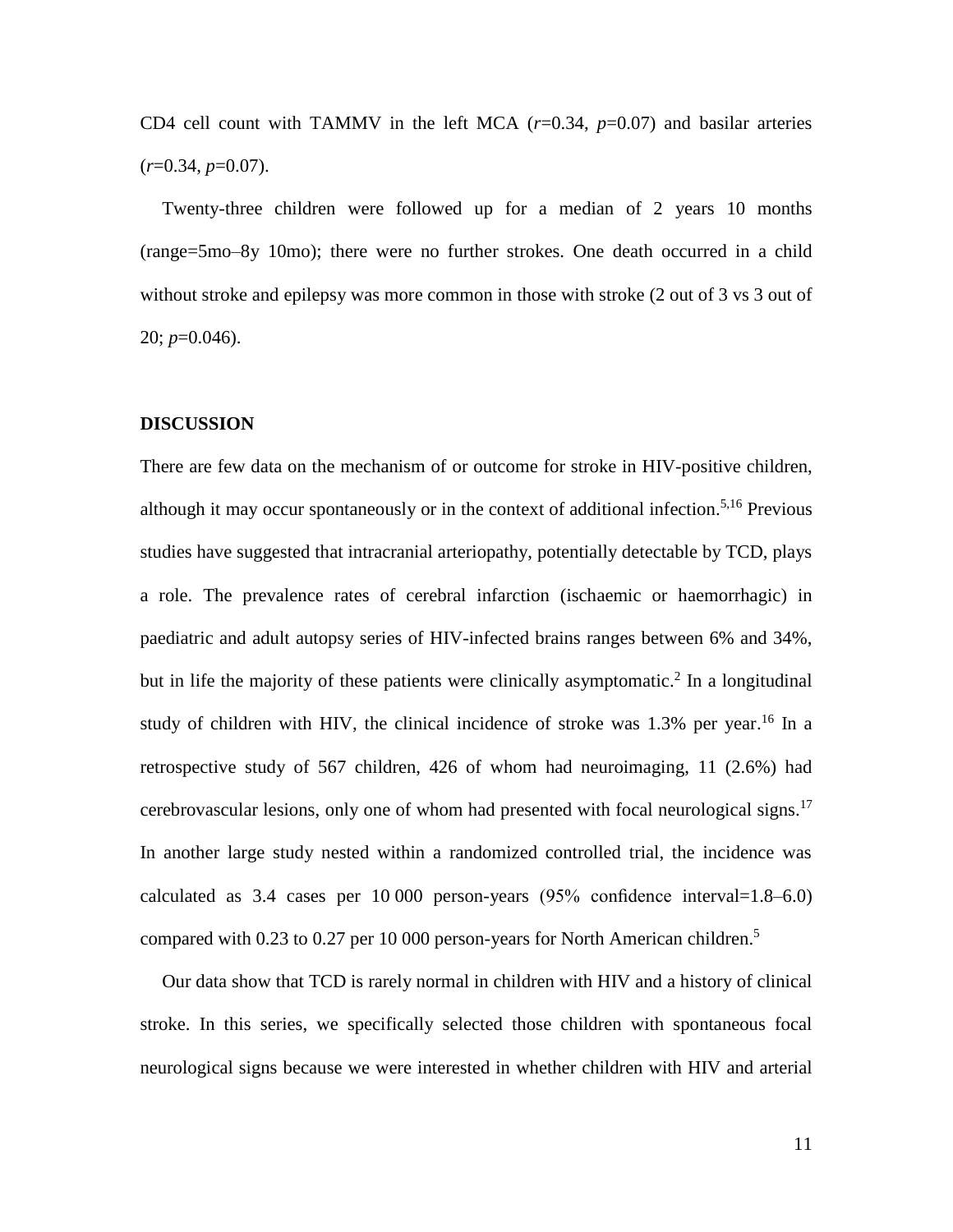ischaemic stroke without an immediate precipitating cause had vasculopathy. We found an abnormal TCD with unilateral TAMMV greater than 200cm/s in one child, which was consistent with stenosis. All but one of those children with stroke had a coefficient of variation between the two sides greater than that previously reported in typically developing children<sup>9</sup> and three had asymmetry considered to be related to vasculopathy in adults.<sup>14</sup> TAMMV was higher in the stroke group than in the non-stroke group and significantly higher on the side contralateral to the infarct, particularly in the posterior circulation. This may represent a compensatory response via the circle of Willis in an attempt to perfuse the ischaemic penumbra on the side ipsilateral to the infarct and maintain perfusion to the unaffected parenchyma.

Three children with stroke, including the one with abnormal TCD, had evidence of vasculopathy. Two were hypertensive (Fig. 1). One male child presented with recurrent boils and chickenpox with vesicular skin lesions at the age of 5 years, was diagnosed with vertically transmitted HIV at the age of 10 years, and was treated with antiretroviral treatment from 1 month after diagnosis. He presented with a left-sided headache and right-sided hemiparesis 6 months later. His blood pressure was high at 124/88mmHg. Magnetic resonance imaging (MRI) showed a left basal ganglia infarct and magnetic resonance angiography showed attenuation of the left proximal MCA consistent with varicella-related angiopathy and possible occlusion of a perforator artery. His CD4 cell count was 0.6 at diagnosis and 5 at the time of the stroke. TCD 6 months later showed a TAMMV of 120cm/s on the left and 98cm/s on the right (coefficient of variation=11%; asymmetry=14%). The other male child was diagnosed with vertically transmitted HIV at the age of 2 months and had persistent whooping cough, chronic lung disease (lymphoid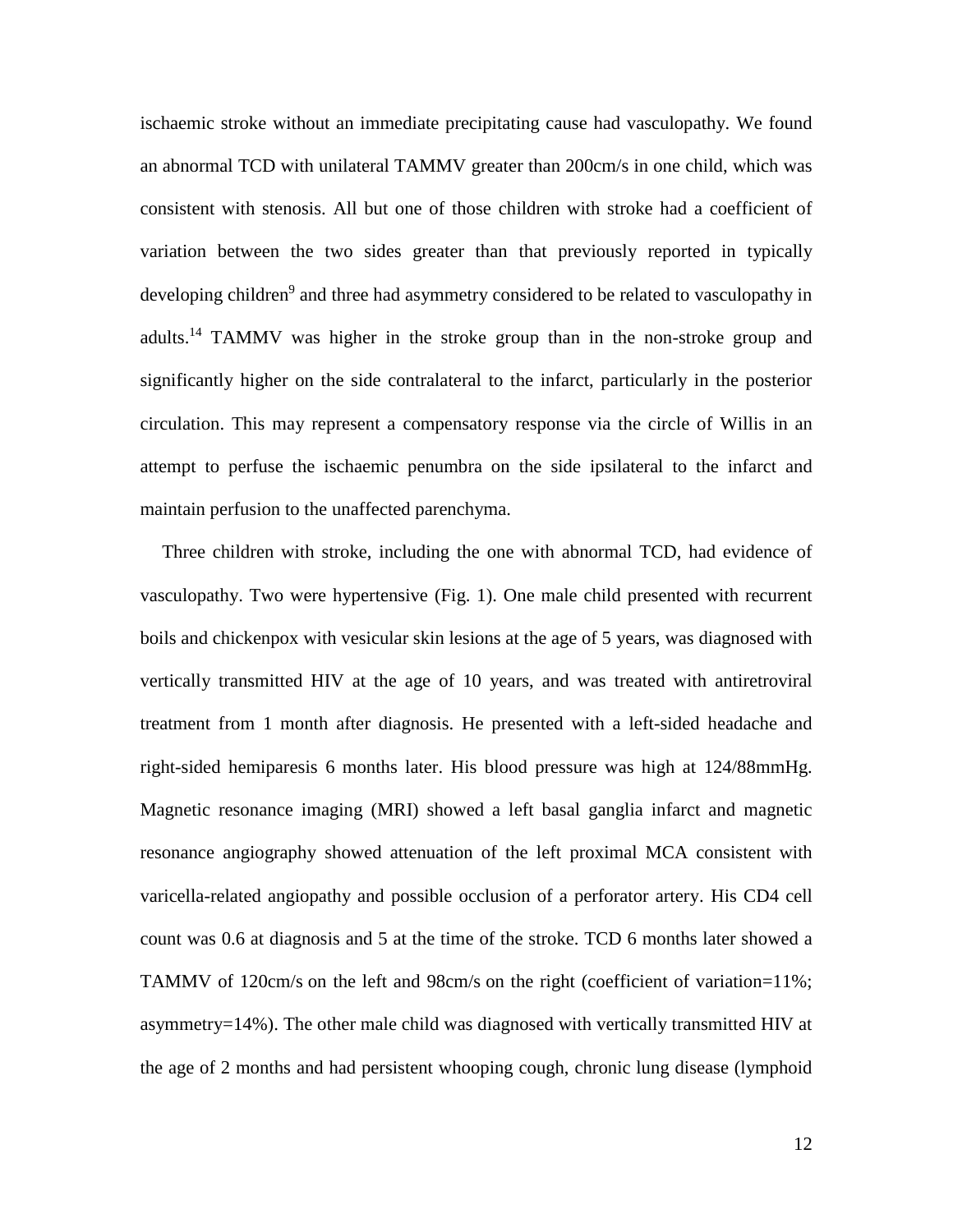interstitial pneumonia), chronic suppurative otitis media, and behavioural difficulties. He was on antiretrovirals but was poorly adherent. At the age of 8 years and in the context of new mouth ulcers, he experienced acute onset of weakness of the right hand and left foot. The right-sided hemiparesis progressed and persisted; he developed difficulty swallowing and right upper motor neuron facial weakness. His blood pressure was high at 135/94mmHg. The MRI scan showed bilateral cortical atrophy and multifocal infarcts of different ages bilaterally in the MCA and left ACA territory. The magnetic resonance angiography scan showed an absent right M1 and attenuation of the sylvian branches and stenosis of the M2 on the left with an ivy sign. TCD a month later showed left MCA TAMMV of 97cm/s and right MCA TAMMV of 107cm/s (coefficient of variance=7%, asymmetry=9%).

The pattern of basal ganglia infarction seen in one patient (Fig. 1a,b) may have been a result of occlusion of a perforator artery. Transient cerebral arteriopathy-associated basal ganglia infarction has been reported in association with HIV infection<sup>4</sup> and Varicella zoster and other herpetic viruses have been reported in association with HIV-related vasculopathy and stroke<sup>16</sup> as well as being demonstrated in histopathological samples of arteries of the circle of Willis. However, manifestations of varicella-mediated infarction may differ in the immunocompromised, conferring a plausible risk of varicella-associated stroke beyond the conventional 12 months. HIV-associated moyamoya-like vasculopathy has been previously reported in one child<sup>18</sup> and a few adults.<sup>19</sup> Given that moyamoya has not been reported in two large series of children with HIV, including those with with the prevalence of symptomatic and asymptomatic stroke and cerebrovascular disease in <sup>16,17</sup> it is interesting that we had one case in our series (Fig. 1c,d), although the TCD study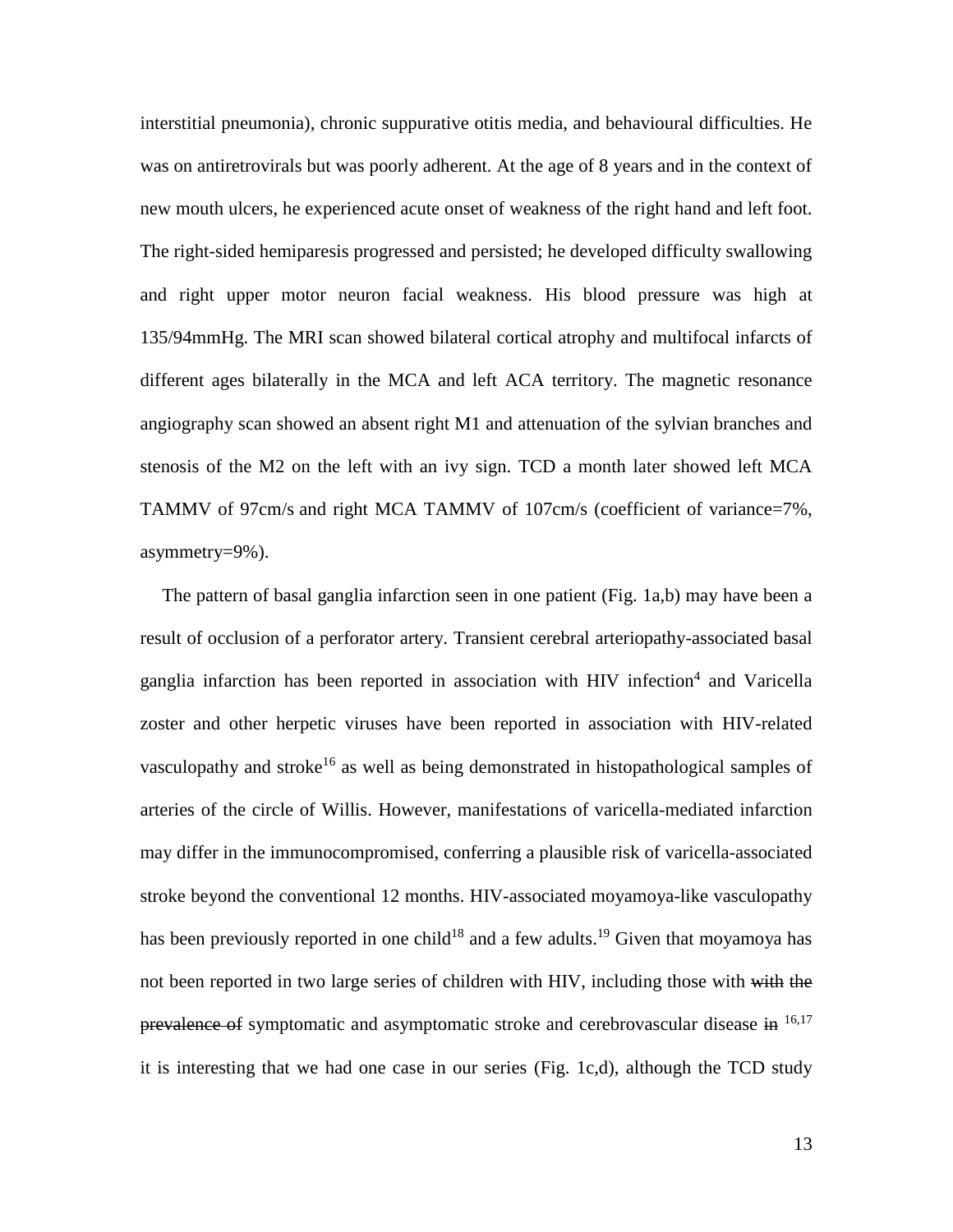suggested that the ICA/MCA remained patent or recanalized. Follow-up studies are needed to determine the natural history of HIV-associated moyamoya.

Mechanisms other than vasculopathy were also seen in those with stroke. Embolic stroke in the context of poor cardiac function appears to have been the mechanism in one patient (Fig. 2a,b), who presented with right upper motor neuron facial weakness and hemiparesis at the age of 4 years. He had a past medical history of recurrent lower respiratory tract infection and gastroenteritis but was not known to have had a herpes virus infection. He was diagnosed with vertically transmitted HIV. His CD4 cell count was 18 at the time of presentation and echocardiography showed poor cardiac function with an ejection fraction of less than 20%. His blood pressure was 105/69mmHg.

Venous ischaemia has not been reported in children with HIV, although it has been reported in adults<sup>20</sup> and could be an explanation for the diffuse atrophy and hygroma seen in one female patient who had had a focal deficit previously (Fig. 2c,d). She was diagnosed with vertically transmitted HIV at the age of 5 years and was treated with antiretrovirals but suffered from tuberculosis, chronic lung disease, and herpes zoster. She presented with high temperature, vomiting, and right upper motor neuron facial weakness at the age of 8 years. Her blood pressure was 111/71mmHg and her CD4 cell count was 14.4 at diagnosis and 36.2 at the time of the stroke. The CT scan showed gross brain shrinkage and a small left frontoparietal hygroma. TCD at the age of 8 years showed left MCA TAMMV of 120cm/s and right MCA TAMMV of 88cm/s (coefficient of variation=22%, asymmetry=36%).

As was also demonstrated in a study of adults with HIV and stroke in South Africa,<sup>21</sup> the variety of stroke syndromes we document in this article are also seen in children

14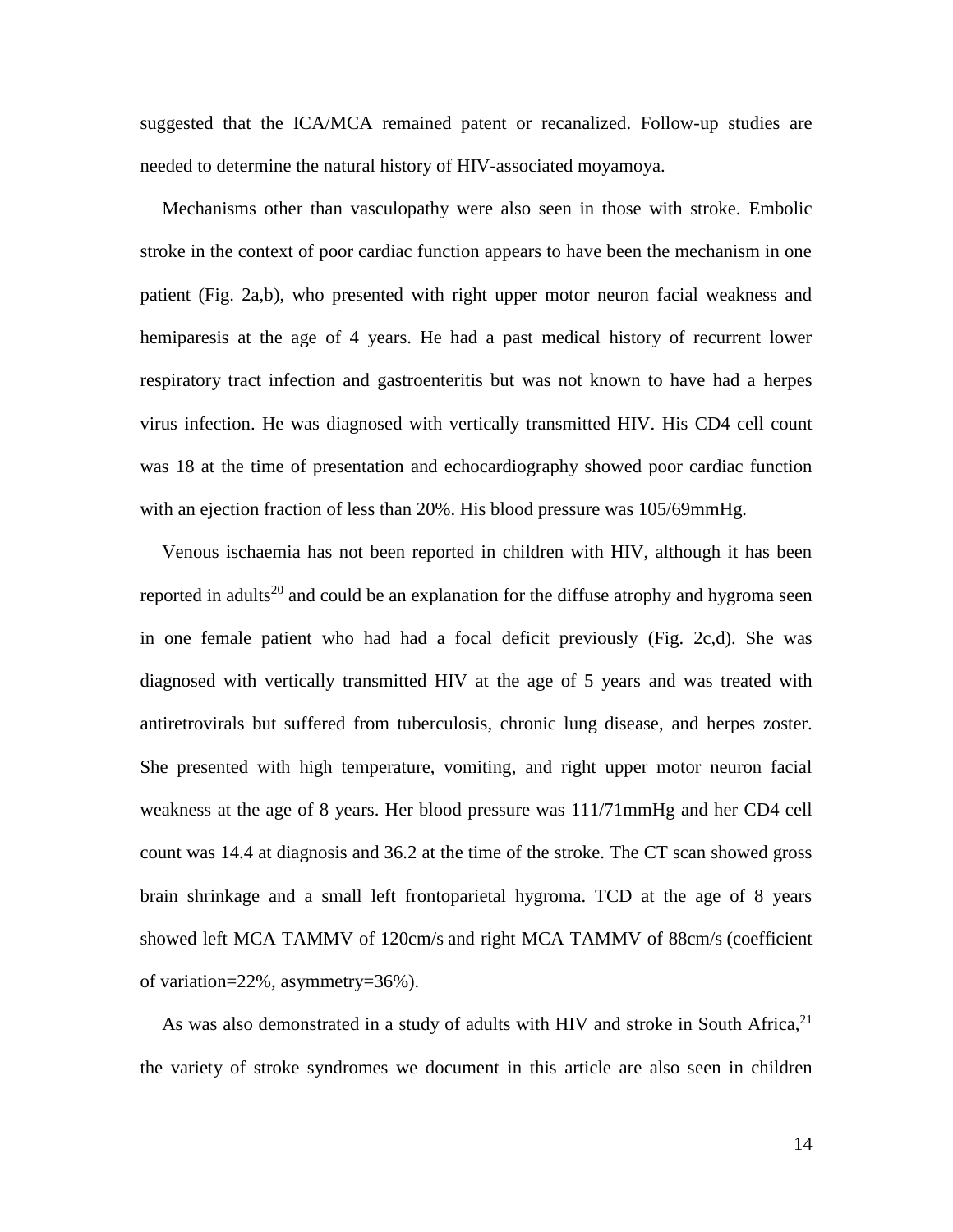without HIV but much more work is needed in this area since data from the African continent are scarce.

TCD may also be atypical in those with HIV without stroke, suggesting that the large vessels are involved in the pathological process in neurologically asymptomatic patients. We documented slightly higher TAMMV and an increase in asymmetry compared with previously reported data in typically developing children. In addition, using the criteria set out by Adams et al.,<sup>12</sup> 6 out of 37 asymptomatic children with HIV had evidence of vasculopathy and an additional two had asymmetry greater than  $30\%$ ,<sup>14</sup> consistent with asymptomatic intracranial cerebrovascular disease in 22%. This suggests that subclinical cerebrovascular abnormalities may be common, but further evaluation of the significance of these findings requires neuroimaging and longitudinal follow-up, particularly since cerebral arteriopathy in childhood commonly improves. HIV has been implicated as a direct and facilitative agent in HIV-associated vasculopathy, while pan-intimal thickening and fibroplasia with medial thinning and distortion or duplication of the elastic lamina have also been reported.<sup>22</sup> As in studies in adults, the range of clinico-radiological findings in our study is supportive of multiple pathophysiological mechanisms involving small-to-large-vessel stenotic and occlusive arterial and perhaps venous disease.

In their TCD study comparing adults with and without HIV, Brilla et al.<sup>6</sup> suggested that in the absence of severe cardiac or steno-occlusive cerebrovascular disease, lower mean MCA blood flow velocities may represent alteration in cerebral arteriolar resistance or vascular dysfunction related to direct invasion by HIV or other infectious agents. Our data also provide some evidence for an effect of HIV itself, either related to reduction in cerebral blood flow, as suggested by the direct correlation between CD4 cell count and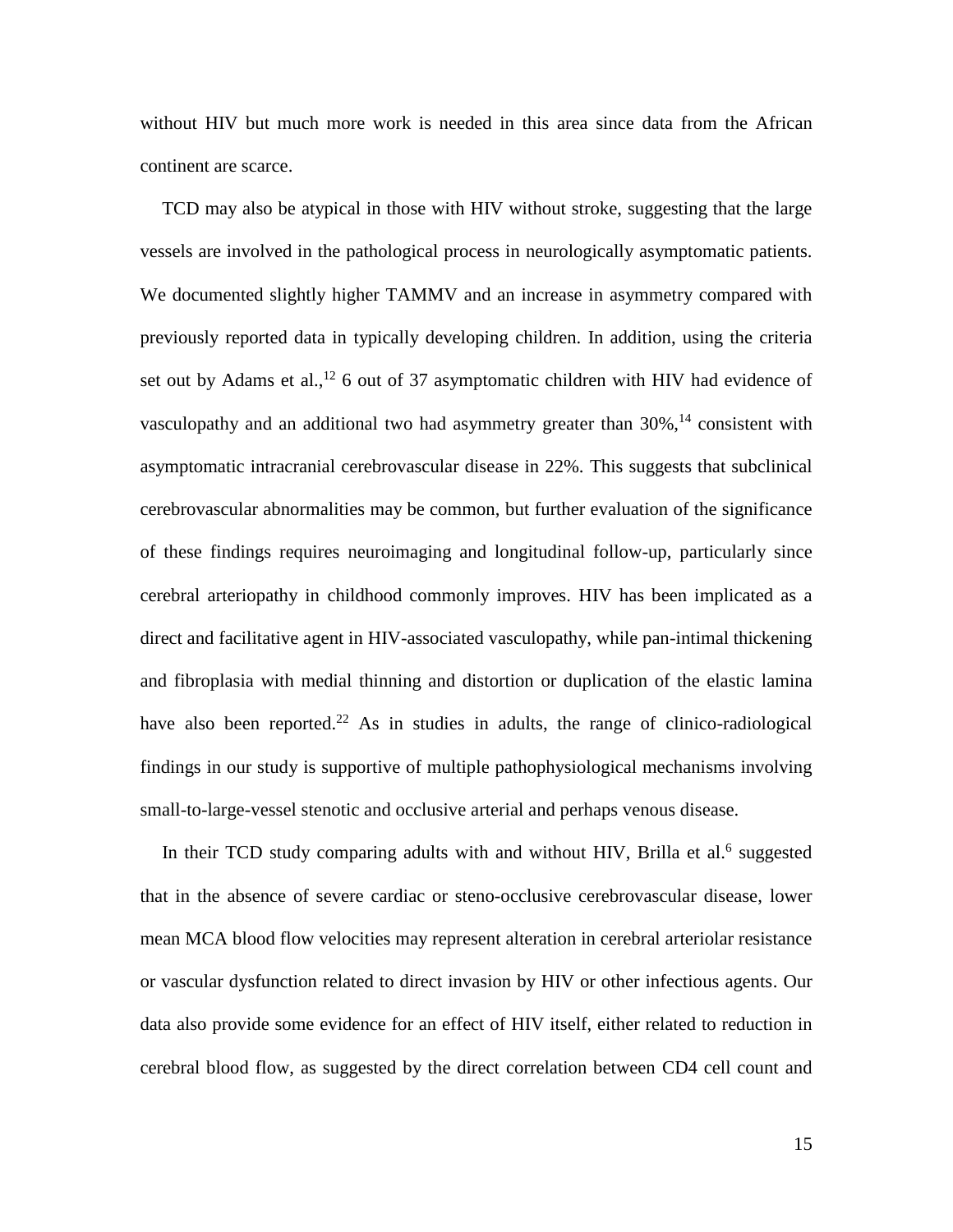left ICA/MCA and basilar velocities in our data, or due to direct infection of the blood vessels leading to vasculopathy, for which our small data set provides some evidence in that there was a trend for CD4 cell count to be lower in those with atypical TCD according to the criteria set out by Adams et al. However, a larger group of children with HIV and a control group of children without HIV for whom a CD4 cell count is available is required before any firm conclusions can be drawn. From the Doppler equation, basal cerebral artery velocities are determined by the diameter of the vessel as well as cerebral blood flow, limiting the conclusions that can be drawn, but these questions could be addressed with MRI, magnetic resonance angiography, and non-invasive magnetic resonance measurement of cerebral blood flow.

The observation of all right-sided hemiparesis, four in male patients, in this series is of potential interest. Cerebral lateralization of immune function has been demonstrated, with worse immune function in those with left hemisphere abnormality,  $2^3$  which should be explored in prospective studies.

There is no evidence from our data to suggest a link between stroke and antiretroviral therapy;<sup>8</sup> in fact, there was a trend for atypical TCD to be more common in the untreated. Protease inhibitors have been shown to have effects on carotid intimal thickness and endothelial-derived arterial function,<sup>6</sup> partly explained by the induction of a metabolic syndrome with insulin resistance. However, our data in mainly preadolescent children, suggest that HIV itself plays a role and that vasculopathy is less common in those on antiretrovirals.

Limitations of our study include: (1) the clinical World Health Organization definition of stroke was used in the developing world setting, as for previous studies in African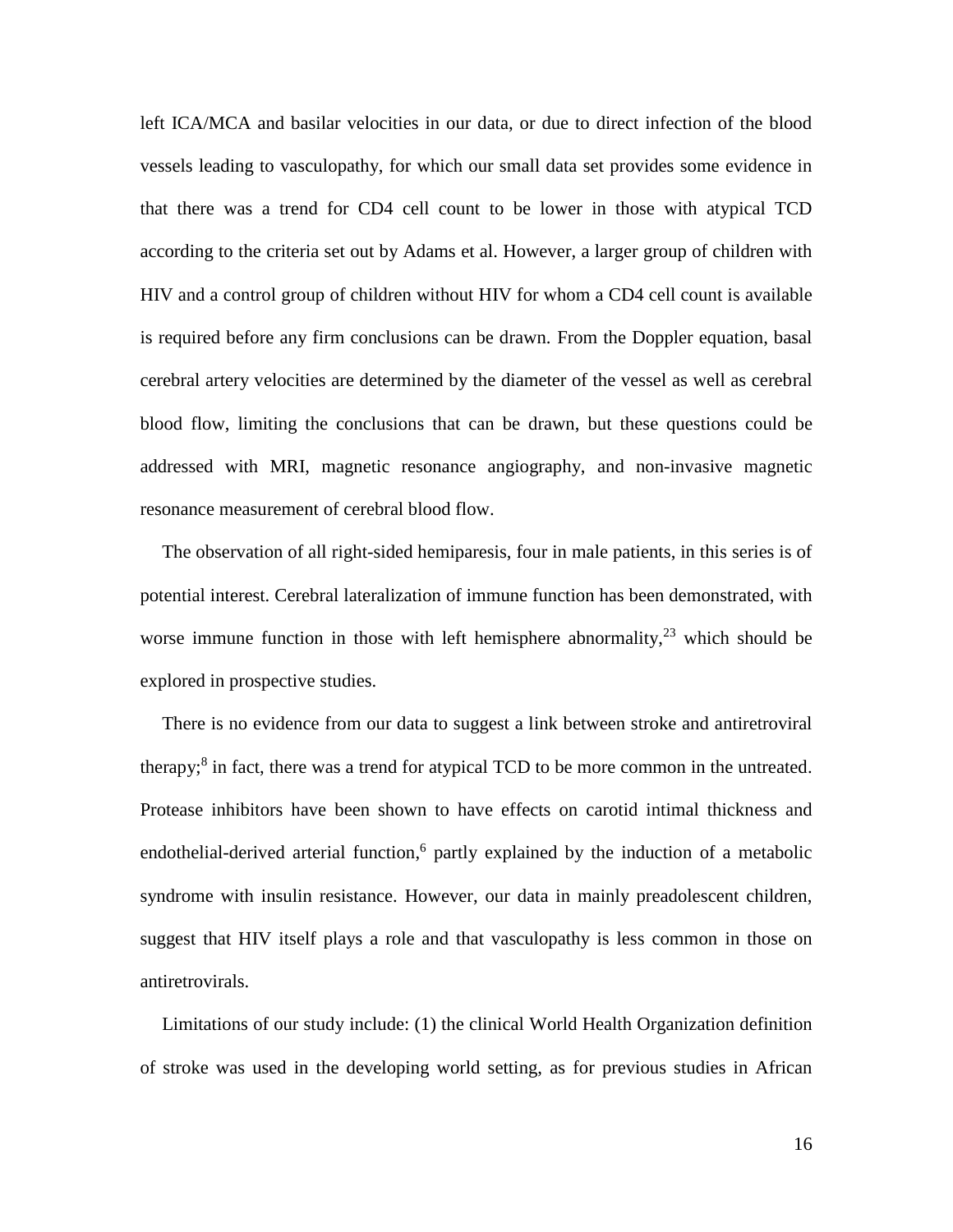adults with HIV, $<sup>1</sup>$  whereas most recent paediatric stroke studies have included imaging</sup> abnormality as a criterion for separating stroke from transient ischaemic attack; (2) the study was conducted over an 8-week period when the TCD was available and the strokes and neuroimaging had occurred previously; (3) the study is small and not all children were followed up, so the results require confirmation; (4) the study did not include a non-HIV control group, so we compared our data with published TCD data in children of African and European ancestry without HIV and in North American children with intracranial vasculopathy in the context of sickle cell disease; (5) we did not undertake TCD of the neck vessels: the observation of symmetrically low mean blood flow velocities seen in adults with HIV compared to those without was not replicated in our study; it is possible that this is related to extracranial vasculopathy that might explain the unilateral low velocities in six of these children with HIV. Asymmetrical MCA velocities appear to be more common in children with stroke and HIV compared with those with HIV without stroke and typically developing children.<sup>9</sup>

Risk factors for stroke in HIV are multiple, additive, and sometimes unavoidable. Recognition of different mechanisms of HIV-associated stroke is important since treatment options vary. Patients with HIV vasculitis may need immunosuppressive therapy in contrast to those with a more adult atherosclerotic profile, who may benefit from management of stroke risk factors such as hypertension, salt intake, and cholesterol levels. If varicella zoster is causally implicated, addition of acyclovir and prednisolone may be warranted. The potential utility of a low-cost, portable ultrasound device for the detection and follow-up of vasculopathy, and the evaluation of primary and secondary stroke risk, warrants prospective studies in this field. We propose that such a study should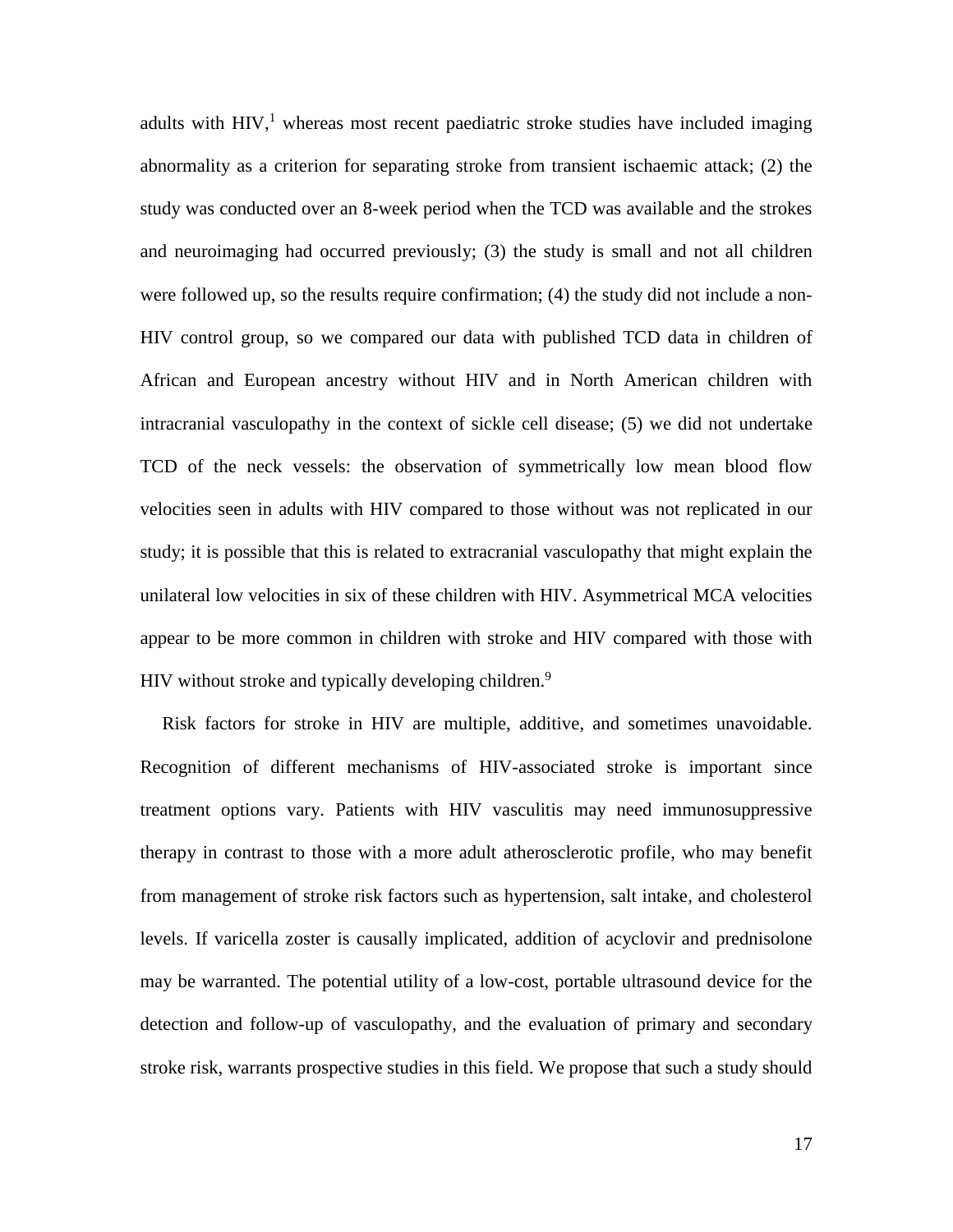be conducted in collaboration with the International Paediatric Stroke Study group, which could allow for the prospective identification of significant vasculopathic risk factors in HIV-associated stroke in childhood.

## **ACKNOWLEDGEMENTS**

We would like to acknowledge the work and contributions of Thea Patterson, the children and staff of St Joseph's House and Sister Margaret, and the children and staff of Nazareth House for their support and contribution to this work.

This study was funded by the Heinz award of the Royal College of Paediatrics and Child Health (UK). Dr Dlamini has been funded by the Canadian Stroke Association. Dr Kirkham is funded by the National Institute for Health Research (Great Ormond Street Hospital Biomedical Research Centre and Research for Patient Benefit), Great Ormond Street Children's Charity and Action Medical Research (GN2509).

#### **REFERENCES**

- **1.** Benjamin LA, Allain TJ, Mzinganjira H, et al. The role of human immunodeficiency virus-associated vasculopathy in the etiology of stroke. *J Infect Dis* 2017; **216**: 545– 53.
- **2.** Ortiz G, Koch S, Romano JG, Forteza AM, Rabinstein AA. Mechanisms of ischemic stroke in HIV-infected patients. *Neurology* 2007; **68**: 1257–61.
- **3.** Narayan P, Samuels OB, Barrow DL. Stroke and pediatric human immunodeficiency virus infection. Case report and review of the literature. *Pediatr Neurosurg* 2002; **37**: 158–63.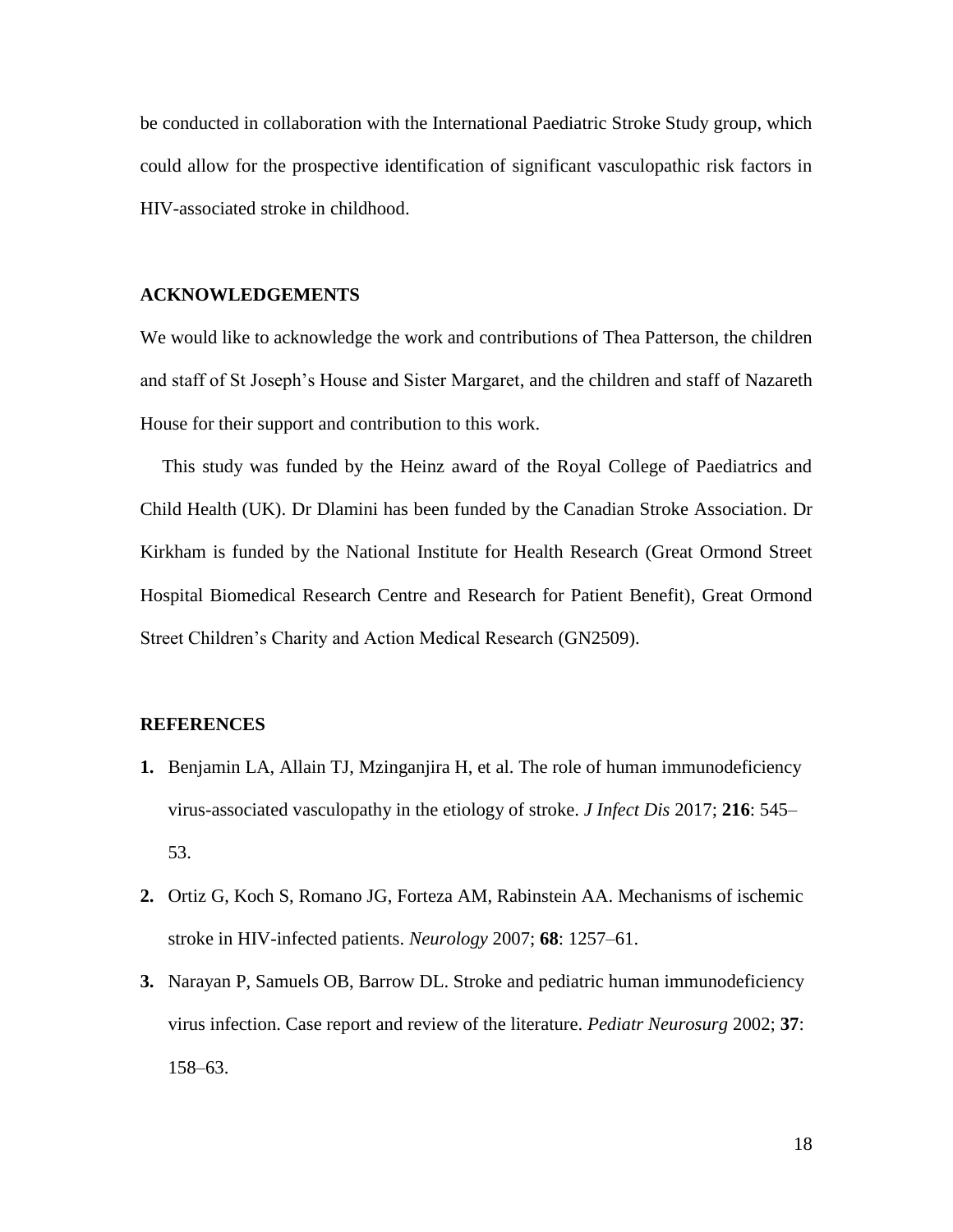- **4.** Leeuwis JW, Wolfs TF, Braun KP. A child with HIV-associated transient cerebral arteriopathy. *AIDS* 2007; **21**: 1383–4.
- **5.** Schieffelin JS, Williams PL, Djokic D, et al. Central nervous system vasculopathy in HIV-infected children enrolled in the Pediatric AIDS Clinical Trials Group 219/219C Study. *J Pediatric Infect Dis Soc* 2013; **2**: 50–6.
- **6.** Brilla R, Nabavi DG, Schulte-Altedorneburg G, et al. Cerebral vasculopathy in HIV infection revealed by transcranial Doppler: a pilot study. *Stroke* 1999; **30**: 811–3.
- **7.** Legido A, Lischner HW, de Chadarevian JP, Katsetos CD. Stroke in pediatric HIV infection. *Pediatr Neurol* 1999; **21**: 588.
- **8.** Iro MA, Kirkham FJ, Macdonald JH, Tebruegge M, Faust SN, Patel SV. Varicella zoster virus central nervous system immune reconstitution inflammatory syndrome presenting in a child. *Pediatr Infect Dis J* 2013; **32**: 1283–4.
- **9.** Bode H, Wais U. Age dependence of flow velocities in basal cerebral arteries. *Arch Dis Child* 1988; **63**: 606–11.
- **10.** Newton CR, Marsh K, Peshu N, Kirkham FJ. Perturbations of cerebral hemodynamics in Kenyans with cerebral malaria. *Pediatr Neurol* 1996; **15**: 41–9.
- **11.** Adams RJ, Nichols FT 3rd, Aaslid R, et al. Cerebral vessel stenosis in sickle cell disease: criteria for detection by transcranial Doppler. *Am J Pediatr Hematol Oncol* 1990; **12**: 277–82.
- **12.** Adams RJ, Nichols FT, Figueroa R, McKie V, Lott T. Transcranial Doppler correlation with cerebral angiography in sickle cell disease. *Stroke* 1992; **23**: 1073–7.
- **13.** Adams RJ, Nichols FT, Stephens S, et al. Transcranial Doppler: the influence if age and hematocrit in normal children. *J Cardiovasc Technol* 1988; **7**: 201–5.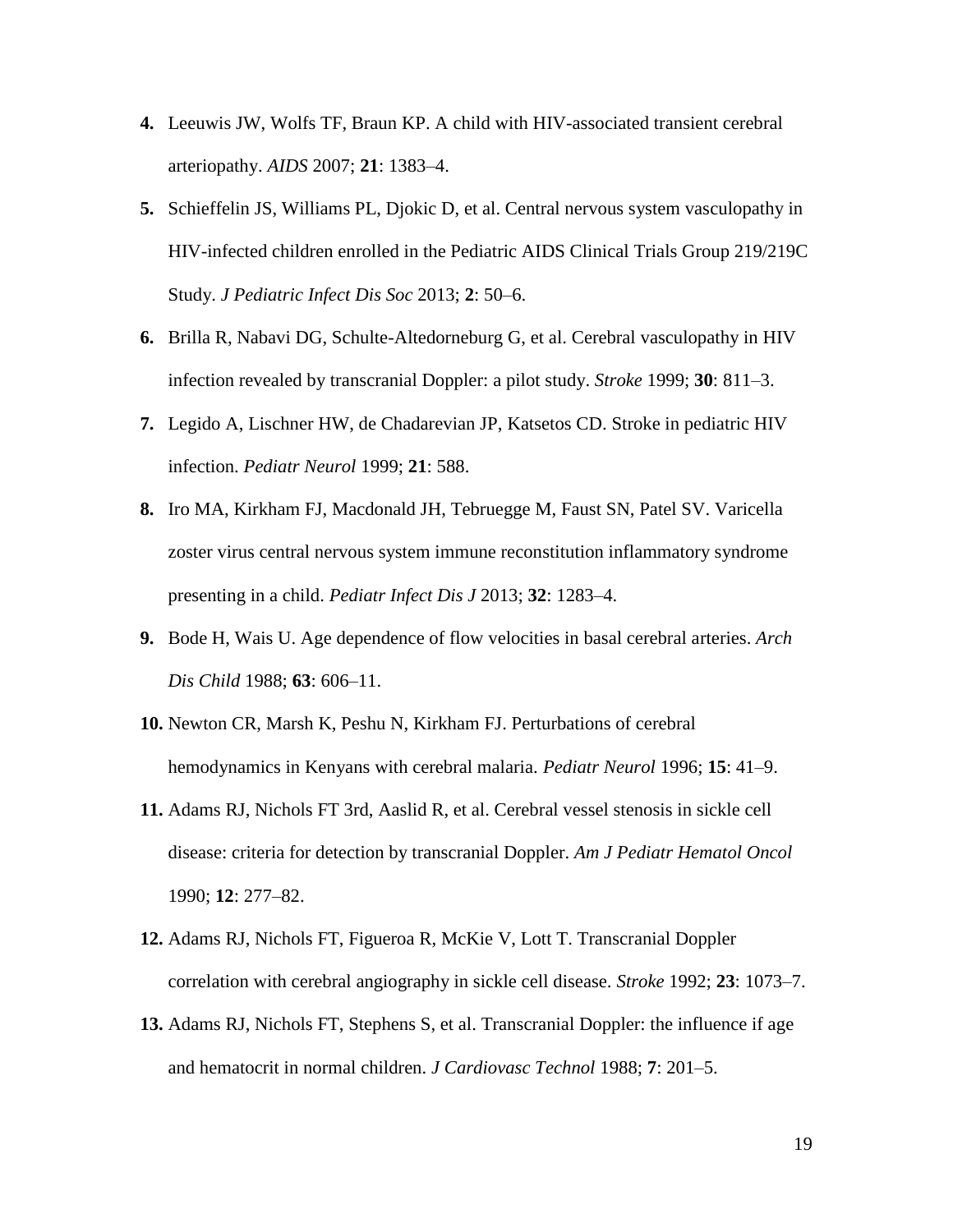- **14.** Ahn SW, Park SS, Lee YS. Novel parameter for the diagnosis of distal middle cerebral artery stenosis with transcranial Doppler sonography. *J Clin Ultrasound* 2010; **38**: 420–5.
- **15.** Adams RJ, Nichols FT, McKie VC, et al. Transcranial Doppler: influence of hematocrit in children with sickle cell anemia without stroke. *J Cardiovasc Technol* 1989; **8**: 97–101.
- **16.** Park YD, Belman AL, Kim TS, et al. Stroke in pediatric acquired immunodeficiency syndrome. *Ann Neurol* 1990; **28**: 303–11.
- **17.** Patsalides AD, Wood LV, Atac GK, Sandifer E, Butman JA, Patronas NJ. Cerebrovascular disease in HIV-infected pediatric patients: neuroimaging findings. *AJR Am J Roentgenol* 2002; **179**: 999–1003.
- **18.** Hsiung GY, Sotero de Menezes M. Moyamoya syndrome in a patient with congenital human immunodeficiency virus infection. *J Child Neurol* 1999; **14**: 268–70.
- **19.** Sharfstein SR, Ahmed S, Islam MQ, Najjar MI, Ratushny V. Case of moyamoya disease in a patient with advanced acquired immunodeficiency syndrome. *J Stroke Cerebrovasc Dis* 2007; **16**: 268–72.
- **20.** Mwita JC, Baliki K, Tema L. Cerebral venous sinus thrombosis in HIV-infected patients: report of 2 cases. *Pan Afr Med J* 2013; **16**: 4.
- **21.** Patel VB, Sacoor Z, Francis P, Bill PL, Bhigjee AI, Connolly C. Ischemic stroke in young HIV-positive patients in Kwazulu-Natal, South Africa. *Neurology* 2005; **65**: 759–61.
- **22.** Shah SS, Zimmerman RA, Rorke LB, Vezina LG. Cerebrovascular complications of HIV in children. *AJNR Am J Neuroradiol* 1996; **17**: 1913–7.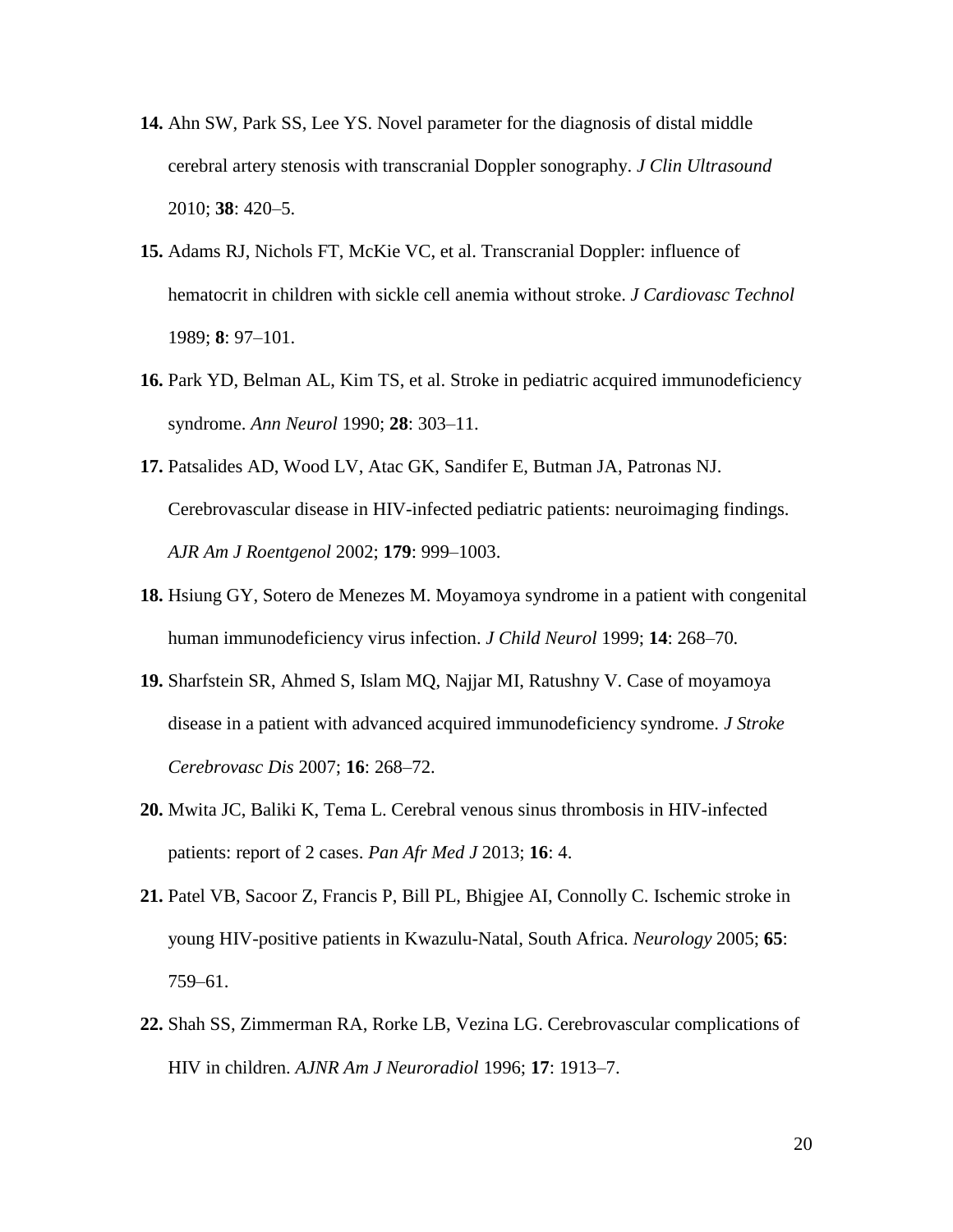**23.** Sumner RC, Parton A, Nowicky AV, Kishore U, Gidron Y. Hemispheric lateralisation and immune function: a systematic review of human research. *J Neuroimmunol* 2011; **240**–**241**: 1–12.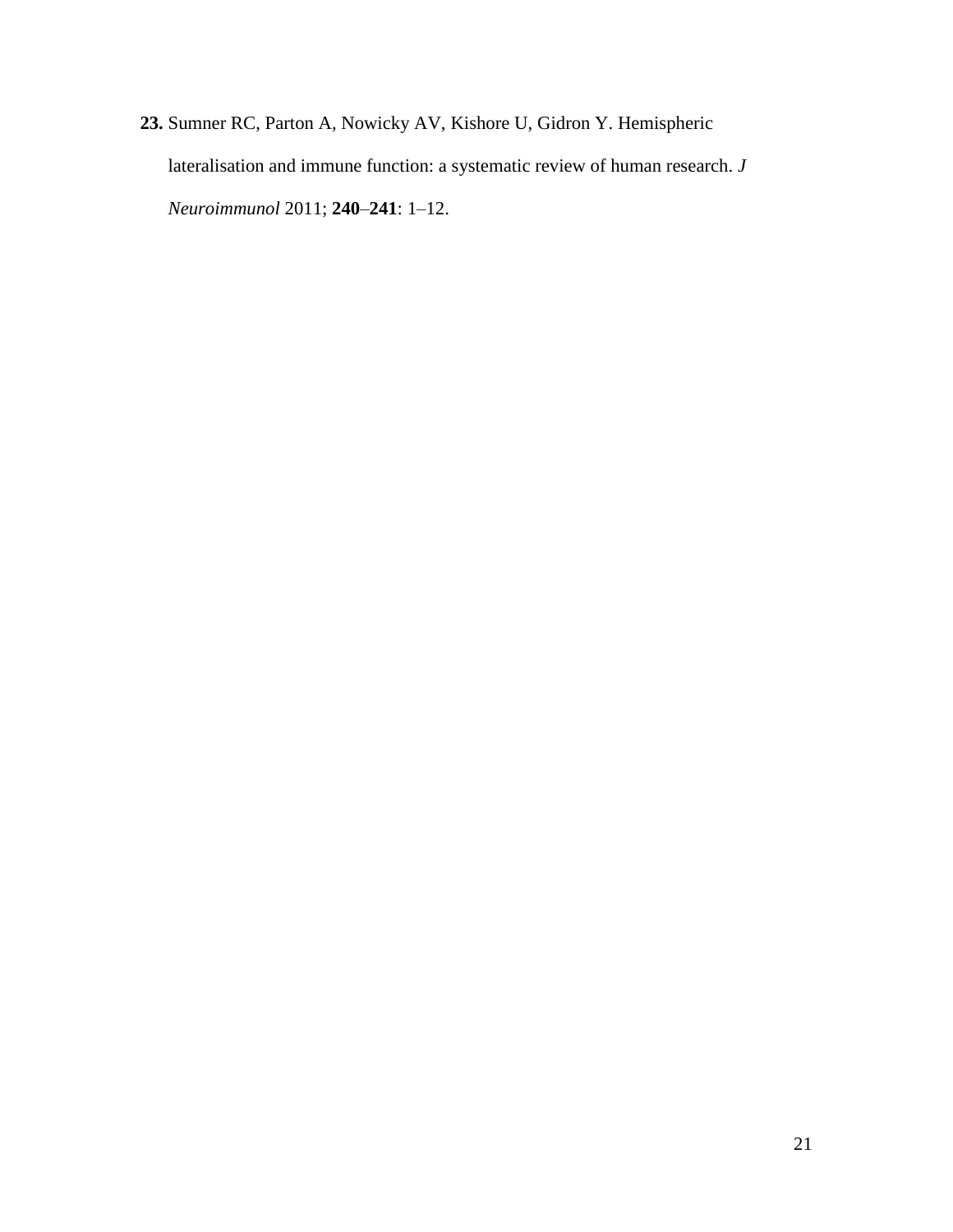# **Table 1:** Population characteristics

|                                                        | TCD in typically<br>developing North | TCD in typically<br>developing | TCD in typically<br>developing | Children with<br>HIV $n=37$ | Children with<br>HIV and stroke |
|--------------------------------------------------------|--------------------------------------|--------------------------------|--------------------------------|-----------------------------|---------------------------------|
|                                                        | American children <sup>13</sup>      | European                       | African children <sup>10</sup> |                             | $n=5$                           |
|                                                        | $n = 64$                             | children <sup>9</sup> $n=112$  | $n = 115$                      |                             |                                 |
| Age (y:mo), mean (range)                               |                                      |                                |                                | $7:10(2:7-15:7)$            | $7:3(4:5-10:1)$                 |
| Male: female                                           |                                      |                                |                                | 20:17                       | 4:1                             |
| Latest CD4 cell count, mean (IQR)                      |                                      |                                |                                | $26(20-34)$                 | $21(5-36)$                      |
| Haemoglobin                                            |                                      |                                |                                | $11.2(10.9-11.9)$           | $12.1(11.9-12.2)$               |
| Peripheral oxygen saturation 10, mean (range)          |                                      |                                |                                | 98.9 (94-100)               | $97.6(97-100)$                  |
| Antiretrovirals (%)                                    |                                      |                                |                                | 30/34 (88%)                 | 4/5(80%)                        |
| WCC, mean (range)                                      |                                      |                                |                                | $9.3(4.2 - 27.3)$           | $12(11.2-12.7)$                 |
| Platelets, mean (range)                                |                                      |                                |                                | 401 (118-868)               | 366 (258-474)                   |
| Average of right and left MCA                          |                                      |                                |                                |                             |                                 |
| -Age 1-2.9 years <sup>9</sup>                          |                                      | $85 \pm 10$                    |                                |                             |                                 |
| -Age 5 years <sup>13</sup> (3-5.9 years) <sup>9</sup>  | $87 + 6$                             | $94 \pm 10$                    |                                |                             |                                 |
| -Age 7 years <sup>13</sup> (6-9.9 years) <sup>9</sup>  | $85 + 5$                             |                                |                                |                             |                                 |
| -Age 9 years $13$                                      | $83 + 7$                             | $97 + 9$                       |                                |                             |                                 |
| -Age 11 years <sup>13</sup>                            | $72 + 8$                             |                                |                                |                             |                                 |
| -Age 13 years <sup>13</sup> (10-18 years) <sup>9</sup> | $71 + 5$                             | $81 + 11$                      |                                |                             |                                 |
| -Age 15 years <sup>13</sup>                            | $70\pm 6$                            |                                |                                |                             |                                 |
| Left MCA                                               |                                      |                                | $92.1 \pm 24.6$                | $101(96-114)$               | $115(84 - 120)$                 |
| <b>Right MCA</b>                                       |                                      |                                | $91.5 \pm 26$                  | $94(84-105)$                | $113(98-124)$                   |
| Left ACA                                               |                                      |                                | $58.5 \pm 19.8$                | $82(72-96)$                 | $93(71-98)$                     |
| Right ACA                                              |                                      |                                | $63.4 \pm 19.5$                | $83(70-94)$                 | $86(61-98)$                     |
| Left PCA                                               |                                      |                                | $34.2 \pm 8.8$                 | 57 $(48-66)$                | $84(65-90)$                     |
| <b>Right PCA</b>                                       |                                      |                                | $33.4 \pm 10.5$                | 55 $(47-61)$                | $73(69 - 75)$                   |
| <b>Basilar</b> artery                                  |                                      |                                | $59.1 \pm 10.6$                | $60(47-70)$                 | $62(56-65)$                     |
| -Age $1-2.9$ years <sup>9</sup>                        |                                      | $51 \pm 6$                     |                                |                             |                                 |
| -Age 5 years <sup>13</sup> (3-5.9 years) <sup>9</sup>  | 66±6                                 | $58 + 6$                       |                                |                             |                                 |
| -Age 7 years <sup>13</sup> (6-9.9 years) <sup>9</sup>  | $66 + 6$                             | $58 + 9$                       |                                |                             |                                 |
| -Age 9 years $13$                                      | $55 + 7$                             |                                |                                |                             |                                 |
| -Age 11 years $13$                                     | $57 + 8$                             |                                |                                |                             |                                 |
| -Age 13 years <sup>13</sup> (10-18 years) <sup>9</sup> | $51 + 4$                             | $46 + 8$                       |                                |                             |                                 |
| -Age 15 years $13$                                     | $46 + 7$                             |                                |                                |                             |                                 |
| Coefficient of variation (%)                           |                                      | $2 - 8$                        | $10 + 21$                      | $12 + 14$                   | $19 + 11$                       |
| Asymmetry (left MCA-right MCA/left MCA) $\times$ 100   | $12 + 10$                            | $\overline{\phantom{a}}$       | $11 \pm 16$                    | $16 + 20$                   | $29 + 21$                       |

Distributions are given as the mean±SD or as the median (interquartile range [IQR]), unless otherwise stated. Latest CD4 cell count: latest CD4 cell count before the TCD study; peripheral oxygen saturation 10: haemoglobin oxygen saturation recorded over 10 minutes with a Masimo pulse oximeter; antiretrovirals (%): percentage of children on antiretroviral medication. TCD, transcranial Doppler; HIV, human immunodeficiency virus; WCC, white cell count; MCA, middle cerebral artery; ACA, anterior cerebral artery; PCA, posterior cerebral artery.